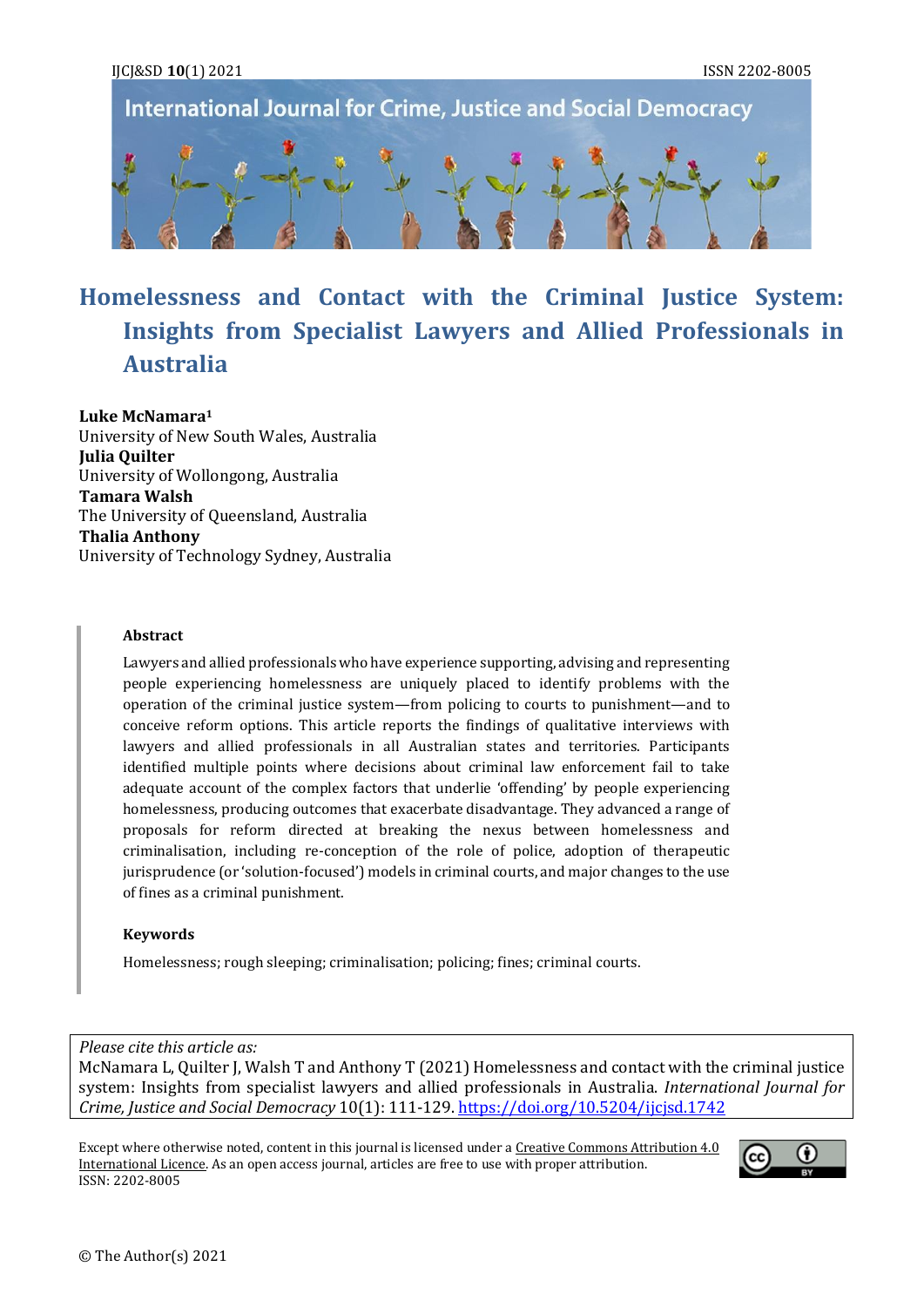## **Introduction**

Homelessness is widely recognised as a problem of national and growing significance. Based on 2016 Census figures, it is estimated that more than 100,000 people in Australia (or 1 in 200) are experiencing homelessness at any one time (Australian Bureau of Statistics [ABS] 2012, 2018). Understandably, a heavy focus of research and advocacy on homelessness is to increase the availability of affordable housing, and to address other issues that impede housing security (Herault and Johnson 2016). However, people experiencing homelessness face a large number of other challenges, including those related to crime and criminal justice. In particular, 'visibly' homeless people (including 'rough sleepers') are subjected to high levels of surveillance and policing. Criminal law enforcement practices—including searches, 'move-on' directions, on-the-spot fines, arrest and charges, remand detention and court-imposed punishment—can be especially punitive for a person suffering serious, and often multiple, disadvantages (Brown et al. 2020: 528–29, 569–570, 593–594; Herring et al. 2020).

A diverse range of non-government organisations—from local community organisations (such as the Wollongong Homeless Hub)<sup>2</sup> and national peak bodies (such as Homelessness Australia)<sup>3</sup>—play a critical role in offering support and services to people experiencing homelessness or who are at risk of homelessness. In 2018–2019, more than 290,000 people were assisted by a specialist homelessness service (Australian Institute of Health and Welfare 2019). One such type of service is the specialist legal service offered by a number of Australian community legal centres (CLCs), such as the Homeless Persons' Legal Service (HPLS) run by the Public Interest Advocacy Centre in New South Wales (NSW),<sup>4</sup> and Justice Connect's Homeless Law service in Victoria.<sup>5</sup> The depth and breadth of the experience and expertise of lawyers and other professionals who work in these services was one of the primary drivers for the national collaborative study of which this article is a part. The authors partnered with 10 CLCs<sup>6</sup> from every Australia state and territory to document and analyse the relationship between homelessness and criminalisation.

Evidence gathered by Australian service providers suggests that people experiencing homelessness are vulnerable to high levels of criminalisation as a result of their 'undesirable' presence in public places (Adams 2014; Walsh 2011a), as well as poverty-related offences such as stealing food and travelling on public transport without paying the fare (Victorian Ombudsman 2016). However, the questions of how, when and why people experiencing homelessness are subjected to police interventions and criminal punishment have not been the subject of systematic analysis.<sup>7</sup> The aims of the larger project are to (i) better understand how homelessness places people at greater risk of criminalisation and punishment; and (ii) identify reforms to law, policy and practice to ensure that the vulnerability of homelessness is not compounded by treating people as a 'problem' for which the criminal law is an appropriate solution.

Elsewhere, we present findings from interviews with Australian magistrates (Quilter et al. 2020). In this article, we provide and discuss the data that emerged from focus groups and interviews with 37 lawyers and allied professionals in all Australian states and territories.

#### **Design**

Lawyers (and allied CLC professionals such as social workers) with experience working with people dealing with homelessness were identified as valuable research participants and experts, whose insights could illuminate current practices and problems, and offer evidence-based reform options.<sup>8</sup> The sample for this study was a non-random convenience sample (Liamputtong 2019: 15). The eligibility criterion was experience having worked at a HPLS or other experience providing law-related services to people experiencing homelessness. Participants were recruited through our project's 10 CLC partners and the authors' professional networks. Focus groups and interviews ranged in size from one participant to five participants (*n* = 37), and in most locations consisted of a single (face-to-face or tele-) meeting that lasted for between 30 minutes and 60 minutes.<sup>9</sup>

Focus groups and interviews were facilitated by members of the project's academic research team (i.e., the authors). Focus groups were semi-structured, using a standard set of open-ended prompt questions. This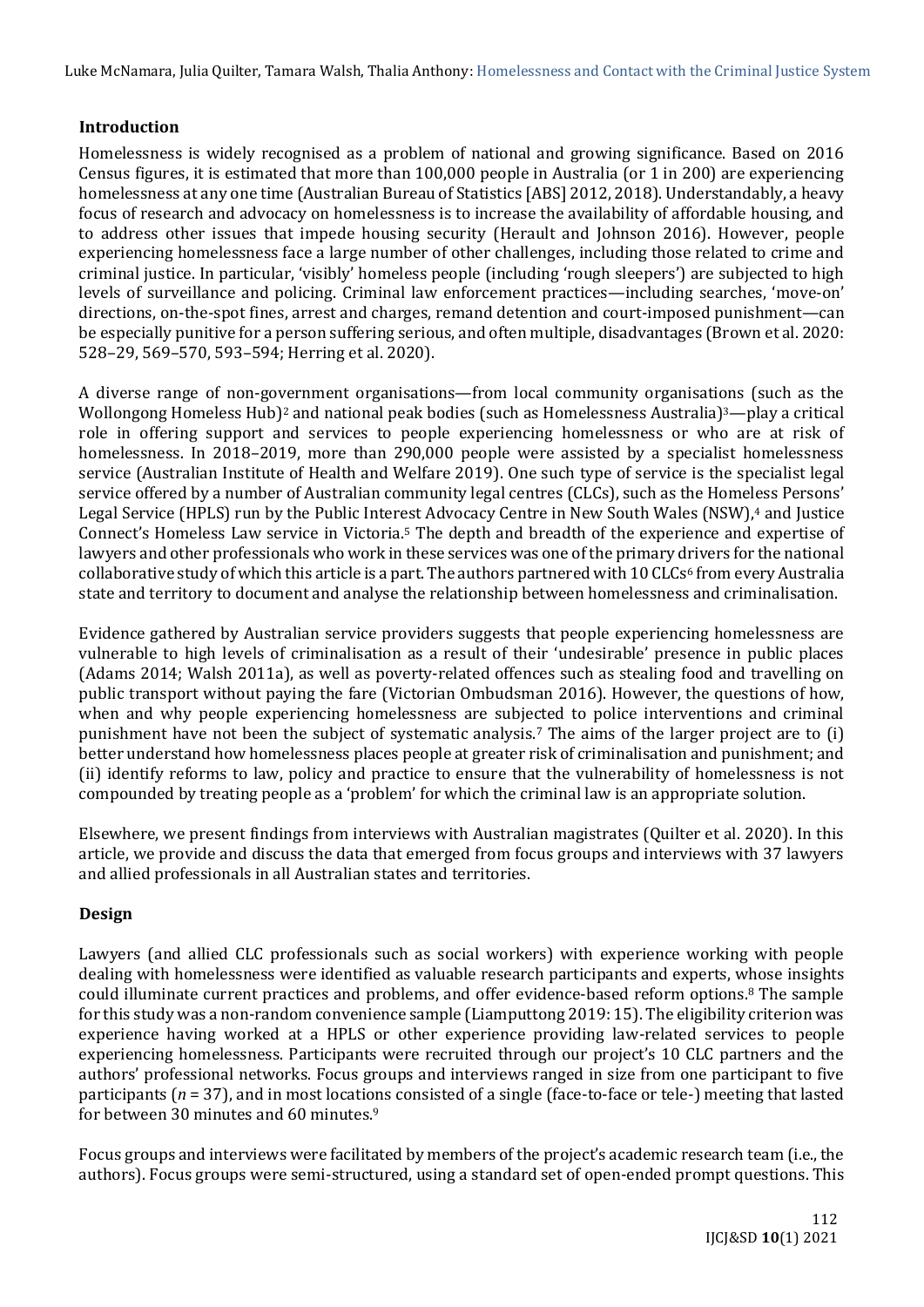approach was adopted to allow flexibility in areas of emphasis, both to accommodate location-based differences and to maximally benefit from the specific expertise of participants. Questions invited participants to comment on offences and powers that impact most heavily on people experiencing homelessness; practices that exacerbate/reduce exposure to the criminal justice system; major challenges faced by people who are homeless in relation to their interactions with the police, court and other agencies; best/worst practice examples; adequacy of support services; experience of change (positive/negative) over time; creative alternative approaches to reducing contact with the criminal justice system; and barriers to reform.

Interview data was subjected to thematic content analysis. Data was manually coded, and NVivo was used to manage data, capture categorisation, and to record the outcomes of thematic analysis. Coding and theme development were largely inductive (i.e., without reliance on predetermined codes), with the larger project's aims serving as touchstones for analysis.

We acknowledge a number of limitations of this methodology. First, lawyers in the main convey the experiences of homeless people for whom they have interactions. They are second-hand representations that do not necessarily constitute homeless peoples' experiences or perceptions of the criminal justice system. Second, lawyers are in contact only with homeless people who have access to a legal service. They are not in a position to articulate the experiences of homeless people who lack access to a legal service. This may mean that the most disempowered and marginalised homeless people within the criminal justice system are not accounted for in this data. It follows that our findings cannot be regarded as capturing the totality of the criminalisation of homelessness. We also acknowledge the limitations inherent in focus group methodology, including the potential for participants' comments to be influenced by other participants' comments and/or moderator discourse (Smithson 2000), and the chance that individuals may feel disinclined to express contrary views.<sup>10</sup>

Findings will be presented in two parts—first, insights about the current state of affairs (frequently negative, and occasionally positive); and second, best practice nominations and reform proposals. The presentation of findings in this article allows our participants, as far as possible, to 'speak' directly to the reader, without detailed interrogation or critique from the authors.<sup>11</sup> There are multiple points at which we could have reflected at length on a particular theme or observation or drawn comparisons with findings from homelessness research elsewhere. Where possible, within space constraints, we have done so, but we were determined not to skip lightly over the richness and authenticity of the qualitative data, noting that these are voices that are too rarely heard in the Australian scholarly literature. One of our motivations in undertaking this empirical project—in partnership with CLCs whose mandates include advocacy for law and policy reform—was to generate qualitative data and findings that would not only contribute to the scholarly literature, but also assist in reform advocacy work directed at breaking the nexus between homelessness and criminalisation. The perspectives of homeless law specialists are an invaluable resource in this regard.

#### **Findings: Now**

Participants identified multiple points where decisions about criminal law enforcement fail to take adequate account of the complex factors that underlie 'offending' by people experiencing homelessness, with the result that disadvantage is exacerbated. Four major themes emerged:

- 1. People experiencing homelessness—particularly visible homelessness12—are the subject of targeted policing that produces over-criminalisation.
- 2. There are significant barriers to justice for homeless people when they are required to appear before the criminal courts.
- 3. Legal services for people experiencing homelessness are important, but lawyers can rarely do more than offer 'bandaid' solutions.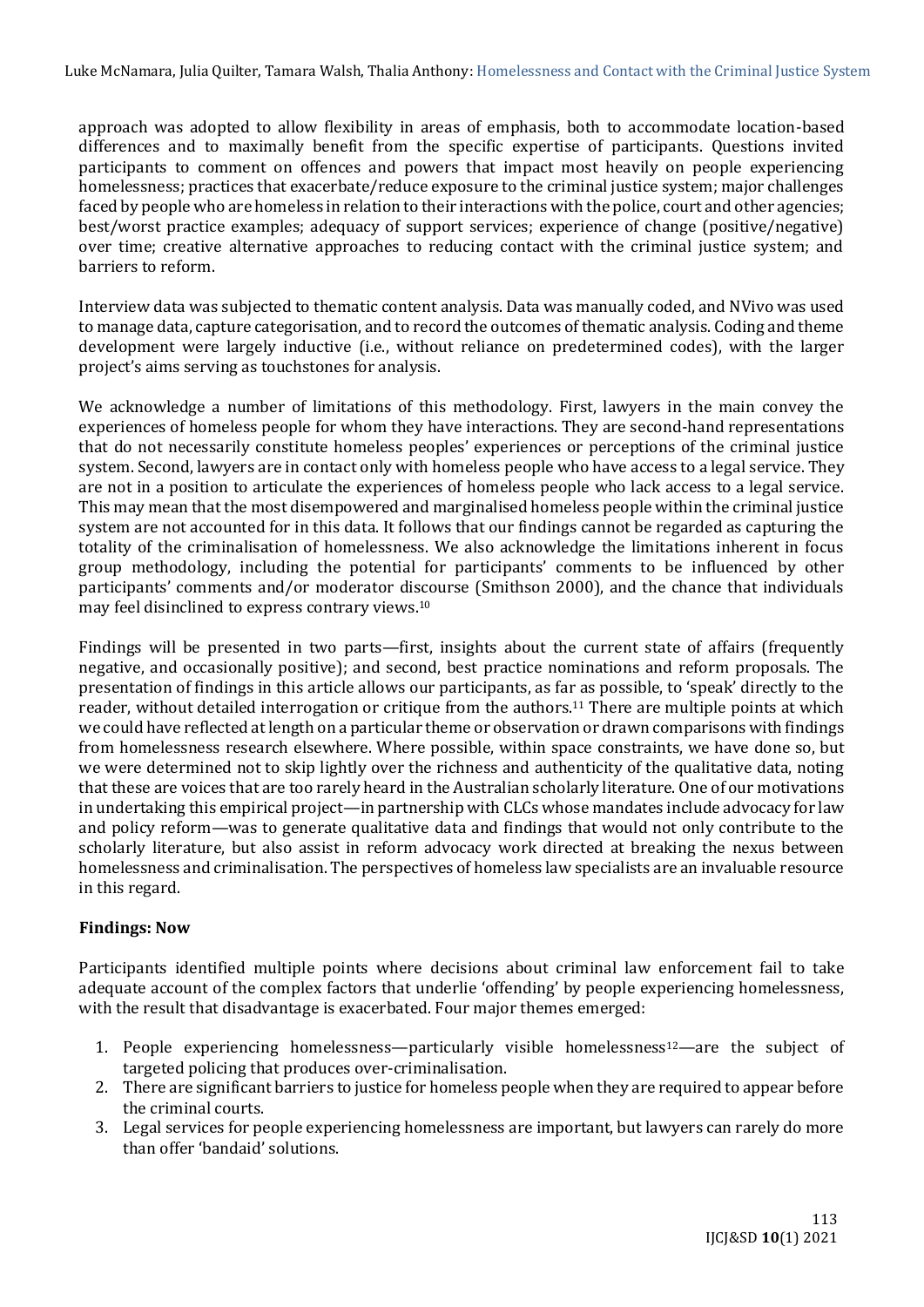4. The justice system imposes excessively punitive punishments on people experiencing homelessness, including bail denial, financial penalties that compound poverty and prison terms that *cause or entrench* homelessness.

Each of these themes will be explained in greater detail, with illustrative extracts from the transcripts of focus groups and interviews.

## *Policing and Homelessness*

Laws that criminalise publicly visible poverty—referred to as 'status offences' because they criminalise who and where a person is rather than what they have done—have a long history in Australia and abroad.<sup>13</sup> The abolition of 'vagrancy' offences across the late twentieth century<sup>14</sup> might have been expected to break the nexus between homelessness and criminalisation, but homeless law specialists from across the country told us that that is not the case. The visibly homeless are still vulnerable to law enforcement targeting and harassment for status offences. Significantly, this is so not only in jurisdictions that stubbornly hold on to antiquated public order offences like begging (see Hughes 2017) and public intoxication,<sup>15</sup> but also occurs in Australian jurisdictions where these classic vagrancy offences have been decriminalised, such as NSW (Brown et al. 2020: 532–533).<sup>16</sup>

People sleeping rough are exposed to high levels of policing because they live their lives outdoors, and they engage in behaviours that most people have the 'luxury' of carrying out in the privacy of their own homes:

The park's their living room. That's the reality, you know, and I just think there's not enough public awareness of that being the case. (P25, FG8)

Aboriginal long grassers … live their life on the outside. They are seen. (P14, FG5)

I think public nuisance can be used to penalise really benign behaviour … and particularly people who have a visible mental health concern, disability, yes, are often punished for public nuisance, just for existing in a public space. (FG2)

Criminal offences for which people living on the street are likely to be charged are sometimes directly related to the realities of living 'in public':

There is a consistent problem with no access to public toilets. … There's a link between the lack of public toilets and public nuisance offences. (P33, FG11)

People do carry weapons, knives, for protection, which is not a defence. But, equally, there are people who carry knives, forks. How do you live without having basic utensils and stuff like that? (P16, FG5)

If you've got someone who is drug dependant or using drugs, and if they're homeless, chances are they're carrying those drugs with them. Like, they don't have a house where they're going to be storing all their stuff; they're carrying them all on the person. (P36, FG12)

These examples evoke what Young and Petty (2019: 447) have described as indirect criminalisation: 'when homeless persons become subject to criminal regulation for conduct that is shared by all citizens … what is rendered criminal is their performance of these ordinary activities in particular locations.'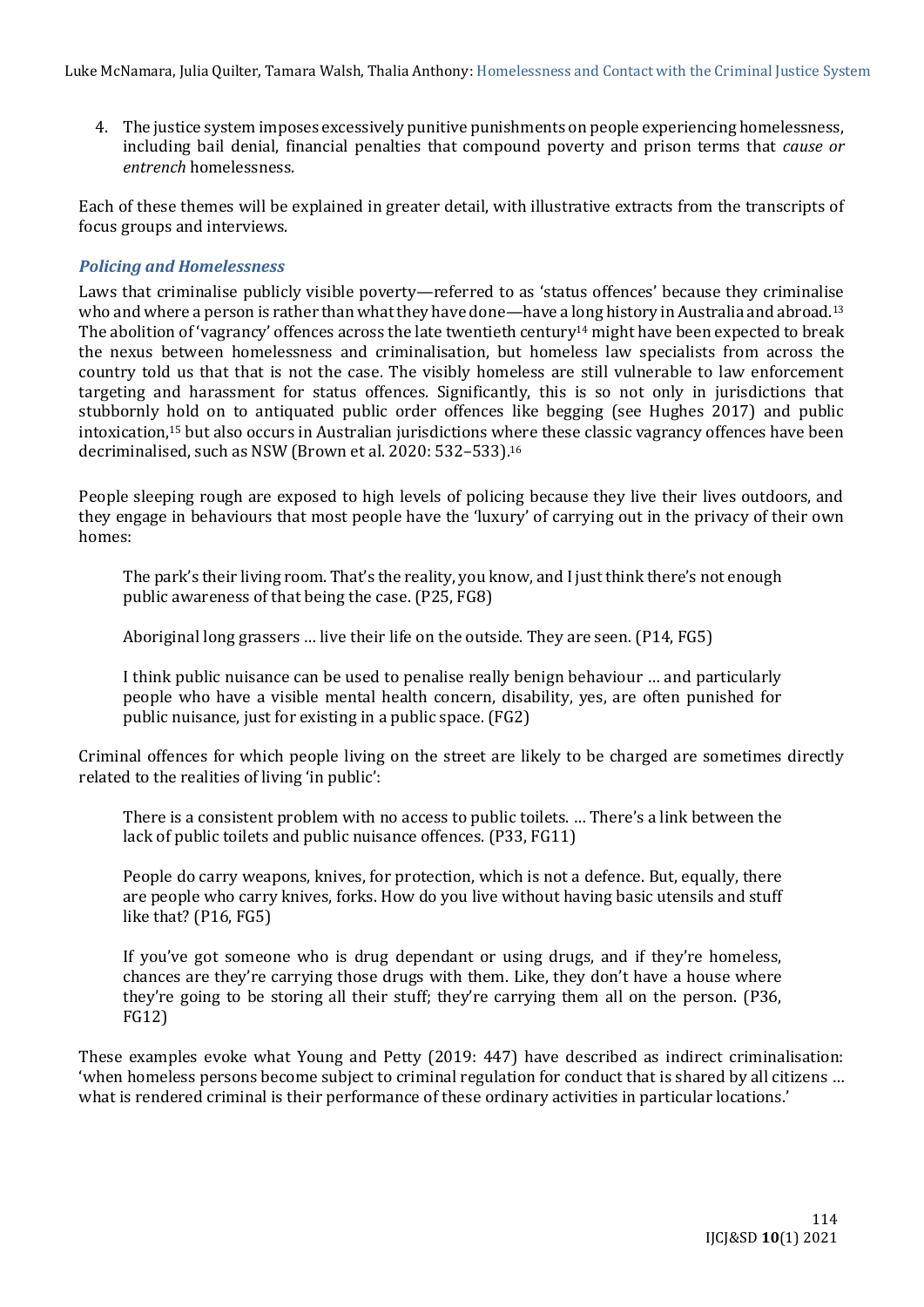Predictably, interviewees told us that high visibility makes homeless people easy and regular targets for police attention:

Because they're visible and because they're in the public … the police have a direct line to them and they become a target. (P30, FG9)

Those who are homeless or at risk of it don't have to be doing anything in particular. And there'll be certain police officers that will target them and automatically seek them out and, you know, become quite aggressive, belligerent. (P25, FG8)

The other terrible thing is the police target the park areas where the homeless people live. And so you'll see in the daytime there's one of those portable, huge spotlight things that are on at night. … For the homeless people who would've stayed there, these lights just burn all night. [They can't sleep.] No. And the police patrol constantly. (P12, FG4)

More surprisingly, interviewees told us that people experiencing homelessness come in for high levels of attention even when they are *not* in public places:

Police were actually entering the refuge and going upstairs and searching residents' rooms and charging them with possession of goods in custody, or whatever else. (P27, FG9)

The police were there [a homelessness service centre] twice a day, every single day—not because they were called, just to do checks, as they would call it. So, they would come in and walk around and then leave and then come back and do that all the time. It obviously had a huge impact because people didn't feel comfortable. Yes, they wouldn't come. (P3, FG1)

This suggests that it is not only public space visibility that exposes people to high levels of attention. The 'status' of being homeless is the justification for policing and provides a further reminder that *formal*  decriminalisation through repeal of so-called 'status offences'—like vagrancy and public intoxication does not necessarily produce *substantive* decriminalisation (Lacey and Zedner 2017).

People experiencing homelessness are targeted and harassed, not only by police officers, but also other 'law enforcement' officers, including public transport officers and private security guards:

Not just police. I think [homeless people] … have more interactions with authority generally. … [Public transport officers] look so intimidating; they've got a whole belt of guns or tasers.

… Those people do target people who are experiencing homelessness. (FG2)

I think that there are those quasi police officers and government department representatives who are starting to play more of a role in the problem of stigmatisation of people who are homeless and maybe even creating a gateway into the criminal justice system, particularly for young people. (FG2)

We have a ... shopping centre across the road. ... There's a security guard there all the time and I notice that he particularly watches the Aboriginal groups going through. There is particular concern about Aboriginal people using that sector. Every so often we hear somebody talking about having to ring the police to get a move on because somebody is living on a shop step. (P32, FG11)

A point that is sometimes overlooked in accounts of formal decriminalisation of vagrancy and other public orders offences, like public intoxication (McNamara and Quilter 2015), is that decriminalisation is rarely productive of the complete absence of regulation. Other legal rules that authorise police intervention will often come into being, including 'protective custody' for being 'drunk' in public. Laws of this type may not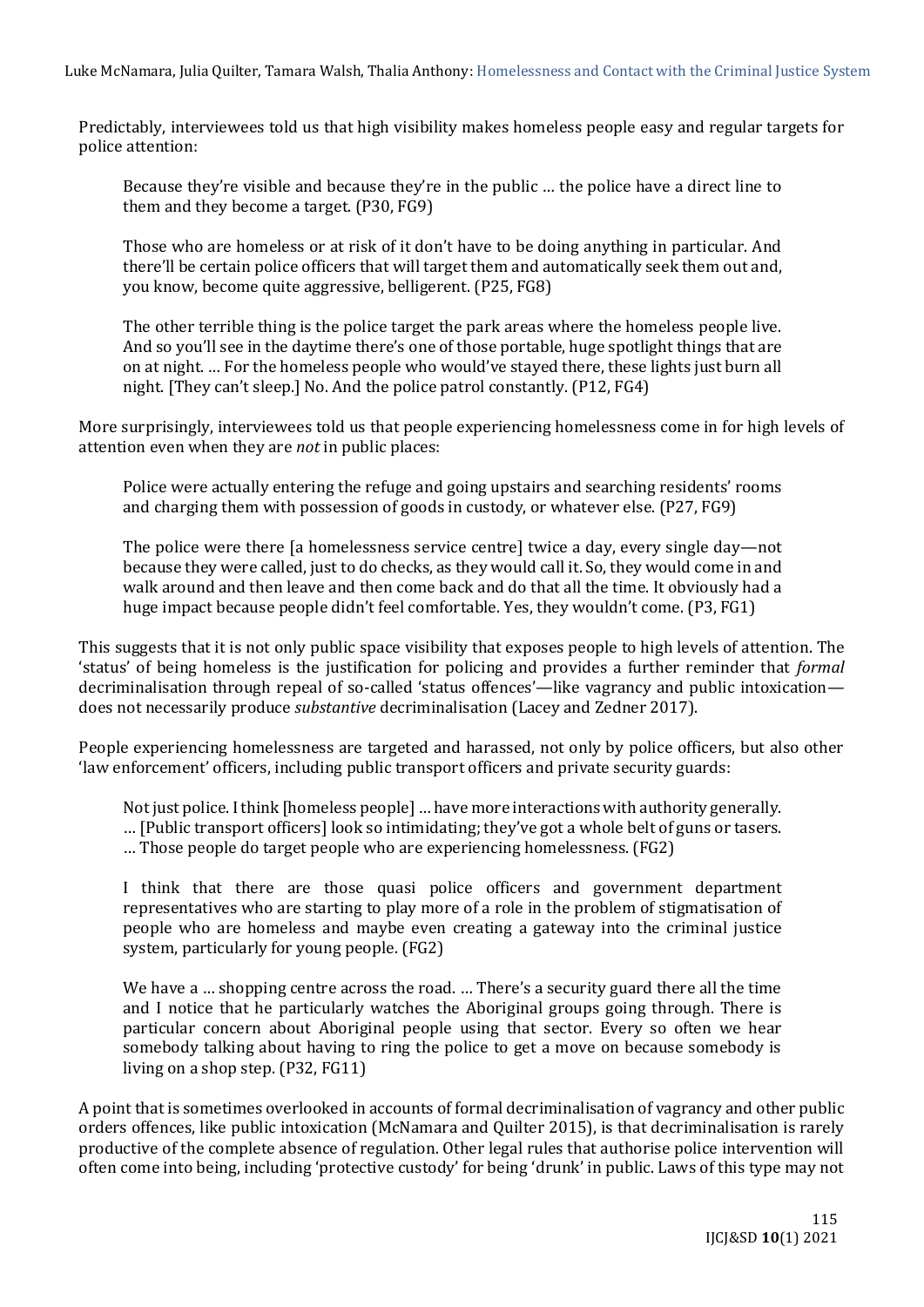create a criminal offence as such, but they may empower the police to act in ways that make the persons on the receiving end feel very much like a criminalised subject (McNamara 2015).

Move-on powers are a potent case in point (McNamara and Quilter 2019; Walsh and Taylor 2007). For example, under pt 5 of the *Police Powers and Responsibilities Act 2000* (Qld) a police officer may issue a move-on direction to a person in a public place if the officer reasonably suspects the person is 'causing anxiety to a person entering, at or leaving the place'; 'interfering with trade or business at the place by unnecessarily obstructing, hindering or impeding someone entering, at or leaving the place'; 'disorderly, indecent, offensive, or threatening to someone entering, at or leaving the place'; or 'disrupting the peaceable and orderly conduct of any event, entertainment or gathering at the place' (ss 44–48). Noncompliance with a move-on direction is a criminal offence (s 791).

Unsurprisingly, given the breadth of these criteria—and equivalents in other states and territories (McNamara and Quilter 2019)—rough sleepers are vulnerable to being moved on, despite the ironic reality that compliance is very challenging (if not impossible) if you do not have a home to go to:<sup>17</sup>

A client who is long-term homeless is also completely deaf as well. … He often comes into contact with the police who are telling him to move on. But he can't express why he's there or [that] he has nowhere else to go. (P23, FG7)

We are getting … more clients coming in about the move-on laws. (P3, FG1)

With the move-on notices it depended largely on the police officer that was giving you the move-on notice as to how it would be issued or … if it would be issued at all or if it would be, you know—they'd just be asked to move on without a notice being issued. (P25, FG8)

These quotations highlight the fact that how police officers choose to exercise their considerable discretion is of critical importance to whether and how people experiencing homelessness are criminalised in public places. In the United States (US), Herring et al. (2020: 32) have described 'move-along' orders as part of a process of 'pervasive penality' that 'not only reproduces homelessness, but also widens racial, gender, and health inequalities among homeless and precariously housed people'.

Another form of 'territorial governance' (Sylvestre et al. 2020) that disproportionately affects the visibly homeless is the use of 'banning orders', which exclude a person from a particular geographical area for a period of time (Farmer et al. 2020). For example, under s 212(1)(a) of the *Liquor Act 2019* (NT) a police officer may issue an 'on-the-spot' banning notice for up to 14 days 'if the officer believes on reasonable grounds that … the person is committing or has committed a banning offence'. Breach of the banning notice is a criminal offence (s 218).

The destabilising effects of banning notices on people experiencing homelessness can be profound:

We had a fella literally … [had] an exclusion from the entire CBD. He was banned. How does that affect a homeless person that's denied access to legal service[s]? Without all the other things that are basic necessities. (P16, FG5)

Banning notices can also be used by shopping centre owners, managers and tenants to exclude 'undesirables' from shopping centres and malls, and specific stores. Although widely perceived and used as public places, most retail complexes are, in fact, private property. Private property owners have the right to revoke any express or implied licence to enter the premises for a particular individual and then rely on police and the criminal offence of trespass (e.g., *Inclosed Lands Protection Act 1901* (NSW) s 4(1)) to enforce that revocation.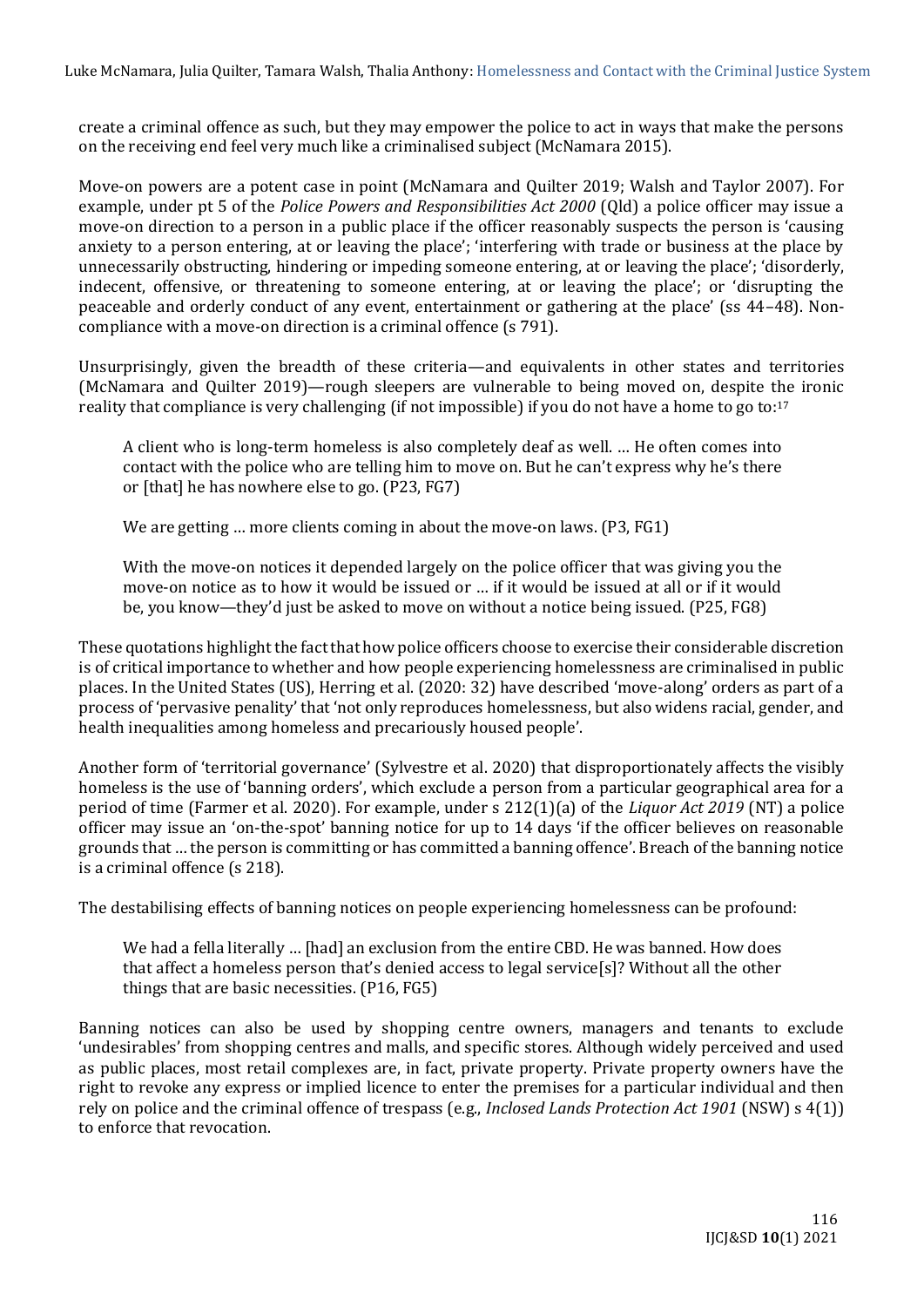One of our interviewees described the experience of a homeless woman who had been banned from the local shopping centre:

Security … know them. They look for them. Someone needed to go to the bank because she needed to get her money out … and she had mental health issues. … She needed to go there … to go to the bank. They said, 'no, she can't access it'. I went over to the security guy and said, 'if I escort her to the bank, and stay with her, and escort her out, can she come?' They said, 'yes, okay'. Like, but I had to physically do that. So, it's really tough. (P37, FG12)

Other interviewees highlighted the punitive—and criminalising—effects of restrictions on access to basic requirements like groceries:

You often get them [bans] from the shopping centre. They ban them from the whole thing and from the [supermarket] … and there's nothing you can do to actually get redress unless the person agrees to drop it. It's really bad. (P13, FG4)

The [supermarket] has … photographs of the people who [have been banned]. They can't go into the shop. And then I have seen the police pick them up in the paddy wagon if they go to buy milk or something like that. The shopkeeper calls them and the police then paddy wagon right up. And they'll pick them up in the park opposite. It just happens before your very eyes. (P12, FG4)

Unlike legislated police-banning notice schemes, there are no criteria that must be satisfied before a private property can revoke a licence to enter,<sup>18</sup> and no time limit. One of our interviewees described a client who had been banned from the local shopping centre for 10 years. In *Coles Group Property Developments Ltd v Stankovic* [2016] NSWSC 852 the NSW Supreme Court granted a permanent injunction restraining a 71-year-old man from entering or remaining on a shopping centre in north-western Sydney or the adjacent car park.

Our findings on the deployment of move-on directions and banning notices against the visibly homeless reinforces the need to look beyond a list of offences in a statute book to measure the realities of contemporary criminalisation (McNamara 2015). Beckett and Herbert (2010) have described similar processes in the city of Seattle in the US, arguing that the power to 'banish' homeless people from different city locations was introduced to fill the 'void' left by the constitutional invalidation of vagrancy and loitering offences in the 1960s and 1970s (see Goluboff 2016).

In a context where the overwhelming message to emerge from interviews is that over-policing makes a major contribution to the criminalisation of homelessness, the final policing sub-theme is important: not all police officers engage in the over-policing of people experiencing homelessness:

In the last 12 months … [the police] have been doing a really good job of thinking through the consequences of arresting a person or fining them and instead giving warnings and things like that … (P1, FG1)

The thing that surprised me … was that people seemed to have more positive things to say about police than they did 10 years ago. … In particular, women seemed to be having more positive experiences with police, maybe even to their own surprise, which I thought was a bit of a shift. (FG2)

For clients that I see, I've had a few who've had quite traumatic experiences with police officers, and then others, who say that they're all right, they're just doing their job. (P9, FG3)

There are some good eggs. (P28, FG9)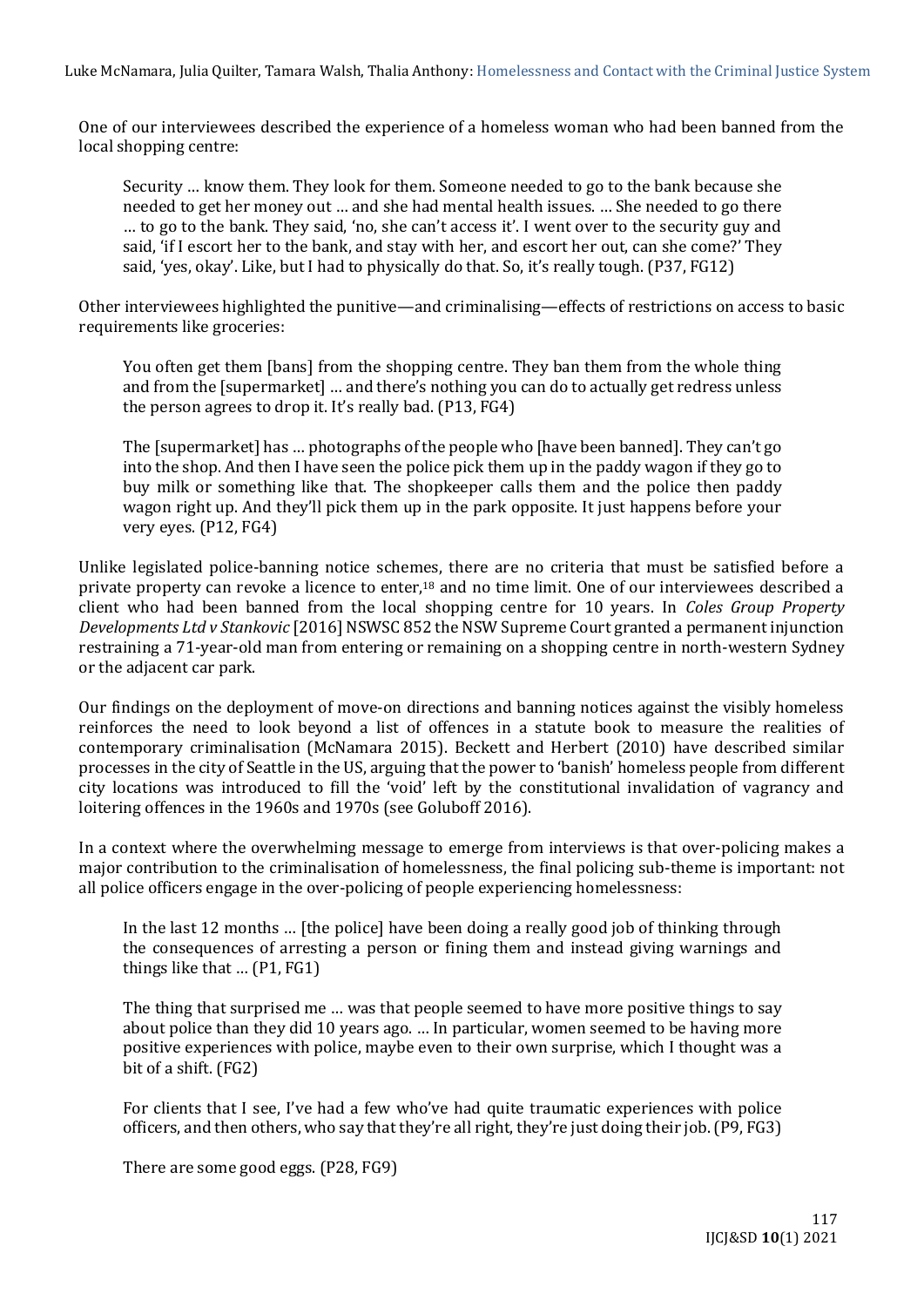Such comments may be small consolation to a person who is sleeping rough and has no control over whether the officer who encounters them on the street is personally inclined to be supportive or aggressive. However, the officer-to-officer variation to which interviewees referred does highlight the fact that hostility towards the visibly homeless is not inherent in the policing function. On the contrary, the examples of good policing practice referenced by interviewees suggest that it is possible for police to carry out their responsibilities in a way that, at a minimum, does not exacerbate the disadvantage of people experiencing homelessness and, potentially, facilitates assistance. It also points to the need for clearer legislative (or operational) guidelines to ensure consistency in non-threatening and non-coercive police interventions with people experiencing homelessness.

The insights of interviewees captured above suggests that 'good practice' (a topic to which we return below in discussing future reforms) is the result of a combination of individual officers exercising their personal discretion in ways that are sensible, understanding and respectful, *and* wider cultural change in police organisations.

In only one Australian jurisdiction—the Australian Capital Territory (ACT) (where policing is provided by the Australian Federal Police [AFP] through ACT Policing)—did interviewees suggest that their impression was that policing was more likely to be oriented towards support and assistance rather than surveillance, control and punitive enforcement:

It seems like the ACT police have a fairly good reputation when it comes to dealing with people who are homeless. … It was more the police checking to make sure that they were okay and they had access to other services, and giving them contact details, which I thought was quite nice and quite reassuring. (P7, FG3)

That was something that a client of mine said yesterday, as well. He'd been disturbed by the police in the park, and he's come down here from Queensland, so he was surprised when they were just checking if he was all right, rather than … because he's just come from a situation where he was arrested and assaulted by police, just for no reason that he could decipher. But here they seem to have left him alone. (P10, FG3)

We find police have been pretty good at identifying when other supports are needed, and actually facilitating that. (P9, FG3)

The last part of this article will return to the question of 'best practice' when it comes to police interactions with people experiencing homelessness.

# *Homelessness and the Criminal Courts*

Lawyers and allied professionals who support people experiencing homelessness, whether through specialist HPLSs or other organisations, are well placed to provide insights on the challenges of interaction with the criminal court system. Interviewees identified significant barriers to justice for homeless people when they are required to appear before the criminal courts at *all* stages—from turning up to court, applying for bail and at sentencing.

People experiencing homelessness can find it hard to meet the basic requirements of attending court, including where to go and when to go (day and time):

Even just showing up to court is quite challenging if they don't have assistance. (P29, FG9)

But from the individual's perspective it's just getting to the court, remembering the next court date, not getting mixed up with court dates and then ending up with maybe two or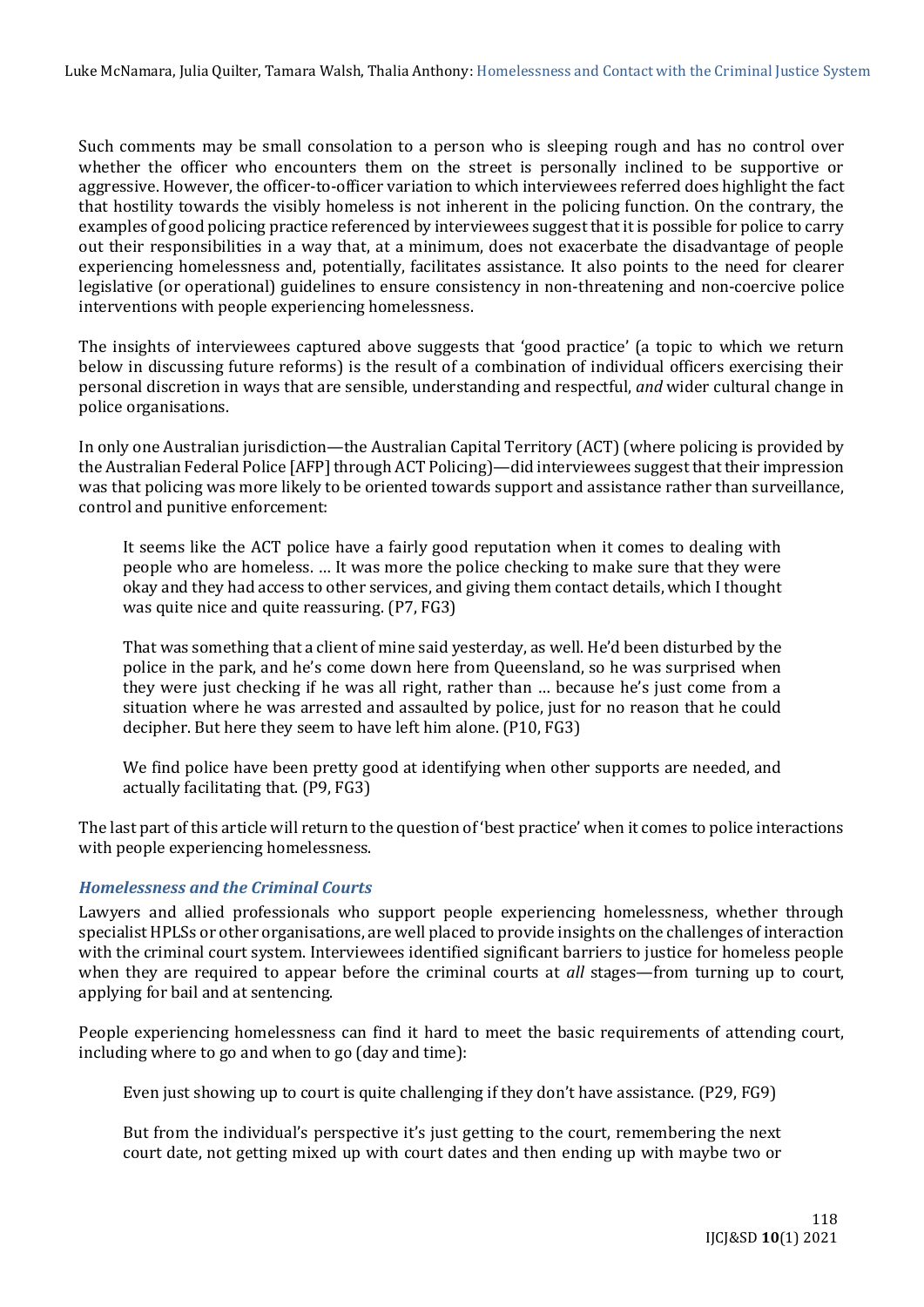three interactions with police and getting multiple court dates, and things like that. That's really difficult. (P26, FG8)

If they're sleeping rough or sleeping in their car, that paperwork is not going to be the most important thing on their mind at the moment. (P3, FG1)

The amount of times I've got clients coming in saying, 'I've got court', 'when's your court?' 'I have no idea.' 'Okay, do you have your paperwork?' 'I've lost it', or, 'I'm no longer at the address I was before'. So, it does become a problem. (P3, FG1)

Another barrier to justice identified by interviewees is that busy Magistrates' Courts rarely have time to gather the information necessary to fully understand the reasons for the behaviour that has brought them into contact with the criminal justice system,<sup>19</sup> or to explain the nature and outcome of court proceedings:

The magistrate's just churning through matters and so they don't get the time to really get their story across. It's quite frustrating to see. (FG2)

Something I noticed when we were assisting marginalised clients who were going to court was that the process to them was very opaque. … They would show up on the day with no understanding of what to expect from the day ahead of them [and] would often just be blindsided by everything that was happening. (FG2)

Below we consider the critical role played by legal and other homelessness services in assisting defendants struggling to negotiate the criminal courts.

Because grants of bail are often tied to being present in a particular location at a known address, people experiencing homelessness—especially *primary* homelessness (Chamberlain and MacKenzie 2008)—face an increase of bail refusal and being remanded, even for offences that would usually be regarded as insufficiently serious to warrant remand:<sup>20</sup>

[It's really hard] trying to apply for bail for someone who doesn't have a phone number. (P15, FG5)

The whole *Bail Act* … is geared towards western European middle-class, property-owning, stable accommodation people. That's what our *Bail Act* is designed for. It's not designed for the needs of homeless who don't have any billing addresses. (P16, FG5)

If someone is homeless and charged with something, their prospect of getting bail is, I don't know, 5 per cent, I'd say, best-case scenario. (P18, FG6)

It's basically impossible to get bail for someone who's rough sleeping. [Our criminal law specialist] … does quite a lot of work finding accommodation for people, finding out where someone might be able to go. And I've spent hours of my life, maybe days cumulatively or weeks, of my life on the line to rehabs and shelters, and other places that we might try and get someone bailed to. (P28, FG9)

Homelessness may not only diminish the chance of a person being granted bail, it can be a *result* of bail refusal, as one interviewee explained:

That's one of the key things that we always get down at the Magistrates' Court. Someone comes in on custody. It's, 'look, I need bail to keep my house. If I'm on remand, my house is going to be trashed. My property's going to be stolen or I'm going to go into arrears and I'm not going to be able to keep my place.' (P15, FG5)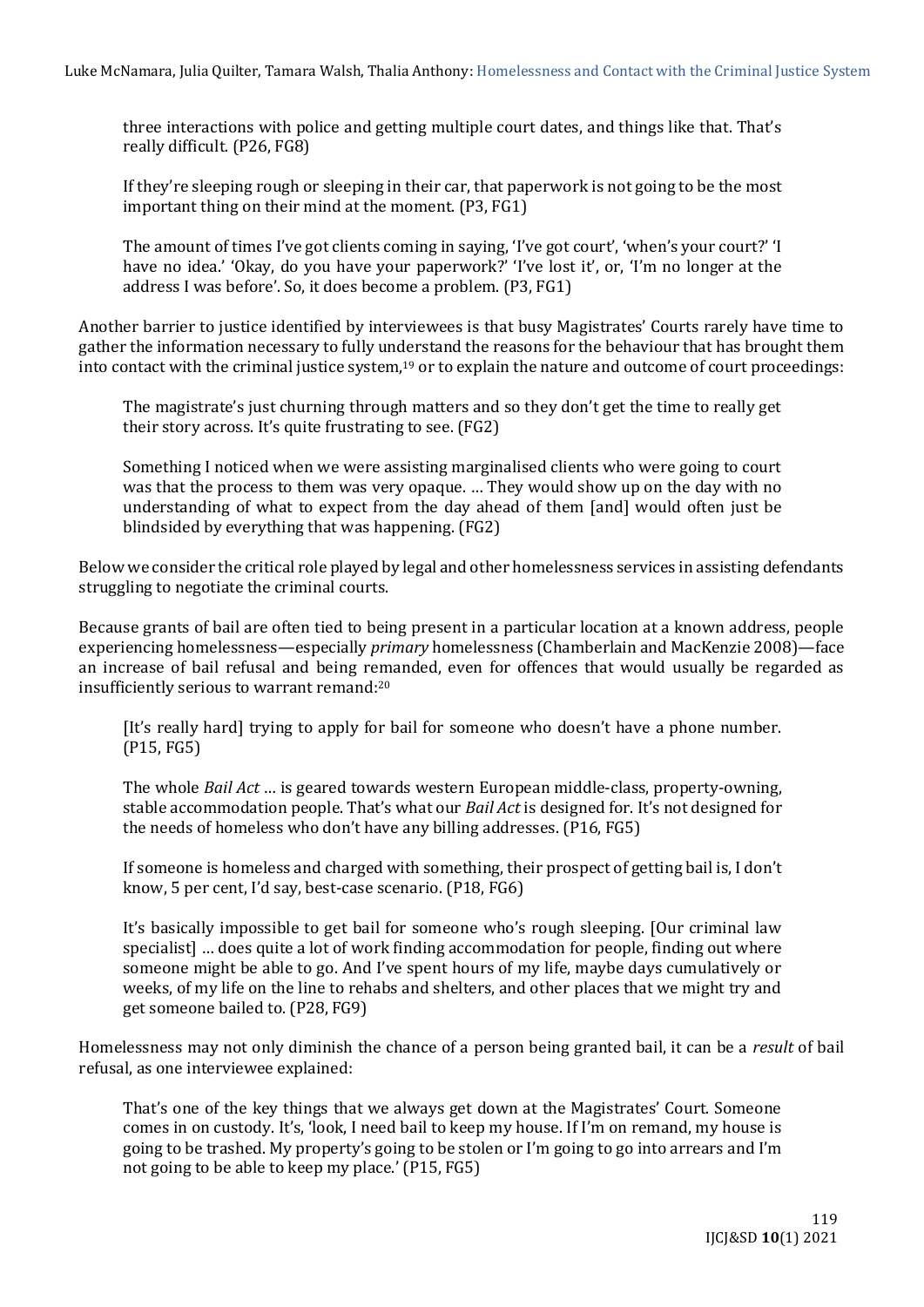Even where bail is granted, homelessness can make it difficult for a person to comply with conditions:

Some of the huge reporting requirements [are onerous]. … [A person] may have got bail but depending on what the issue is … they may have to report every day. (P26, FG8)

And if you're sleeping rough it's very, very difficult, you know? … If you're up all night because you're protecting yourself from whatever else is going on around, then it's very difficult to think that the next day you've got to go and report to someone. (P25, FG8)

Homeless people's access to courts and their capacity to receive a fair outcome is constrained by their access to legal services. The following section considers the limits on resources for specialist or generic legal services. In the course of our research, one of our partners had their specialist housing law service defunded.<sup>21</sup>

## *Specialist Legal Services: Essential but Underfunded*

HPLSs and other pro bono support services play a critical role in assisting people experiencing homelessness to navigate the courts, as well as court orders and other law enforcement procedures. Their function includes 'translating' the court decisions that are being made about them:

One of the reasons we set up … [a specialist court liaison program] is because we know that just getting to court in the first place has so many hurdles. … We often find with people who are pretty chaotic as well, … even if they know they have court they may forget about it or turn up at the wrong time or things like that. Those little things are really important, and also providing food and things during the court day, which is usually a long day. (P22, FG7)

A lot of our clients do have caseworkers who assist them in coming into court and helping them in sitting down [and] stand[ing] up when you need to. (P29, FG9)

One of the major gaps that interviewees identified is that despite the best efforts of HPLSs and other service providers, homeless defendants in criminal matters often appear unrepresented. Many CLCs involved in advising and supporting people experiencing homelessness are not funded to provide criminal law representation:

Our clients, if they're facing the Magistrates' Court on minor matters, will not have legal assistance in any way, shape or form. They can talk to us and we will give advice. They can talk to a junior solicitor from [Legal Aid] at court, but they will not be represented. And they certainly won't get legal aid unless there is a threat of jail. So, they're in there on their own. (P1, FG1)

We know that many of our clients, despite being very capable in some spaces, have limited ability to communicate quickly and effectively. … Our clients take time to digest what we tell them and to understand a process. … They need to be assisted through that, which is just something the [Legal Aid] duty lawyer service, by design, has real difficulties in managing. (FG2)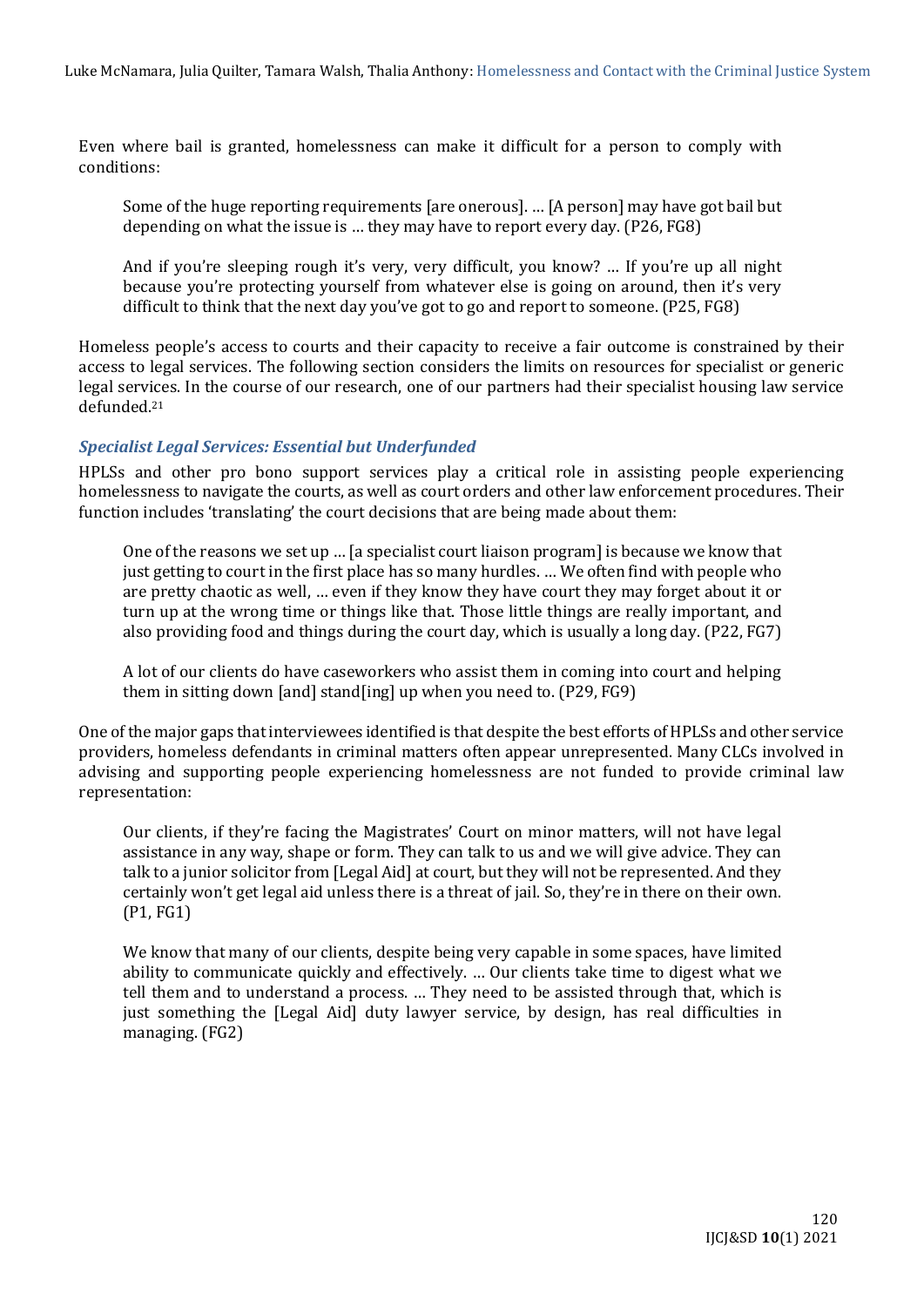Even where they are able to assist, lawyers are acutely aware that they can usually offer only 'bandaid' solutions:

We can't do preventative work. The damage is done. (P12, FG4)

As a lawyer it's quite frustrating, because a lot of the times you're helping with a legal issue, and that's not really the issue that's keeping that person in their circumstances. So that's quite frustrating. … You're treating the symptoms. (FG2)

#### *Punishment for Minor Criminal Offences*

The vast majority of sentences for criminal offences do not involve a prison term. The most common courtimposed form of punishment is a fine (ABS 2020), and a fine is the automatic penalty where police enforce a criminal offence by way of on-the-spot fines (variously referred to as 'penalty notices', 'infringement notices' or 'tickets'). The parsimonious use of incarceration as a form of criminal punishment is a good thing. Imprisonment as a last-resort punishment (e.g., *Sentencing Act 2017* (SA) s 10(2)) is a principle to be keenly defended. However, one of the themes to emerge from our interviews with homeless law specialists and allied professionals is the need to recognise that fines can be extremely punitive (Quilter and Hogg 2018; Walsh 2005) and are an especially pernicious mode of punishment for people experiencing homelessness, given the relationship between homelessness and poverty:

In a lot of cases, fines become pointless. They just get, it's just another fine. They're still paying \$20 a fortnight or whatever off of it. It's just going to be another year or two that they pay it for. (P2, FG1)

People experiencing visible homelessness are especially vulnerable to receiving on-the-spot fines, not only by police officers, but also by other law enforcement authorities such as local council officers and public transport officers:

Those kinds of bodies, where they're not police officers, but they have the authority to … issue fines, which can often have a financial impact that's much higher than some of the traditional criminal fines that you get if you have an interaction with a police officer. (FG2)

People being moved on or fined, … it's happening in a more informal way that's harder to monitor and harder as lawyers to try and do anything about. Whereas at least with criminal charges it's a bit easier sometimes because we can actually get involved and there's a level of transparency. (P21, FG7)

In addition to on-the-spot fines (over which judicial officers have no control, save for the very rare occasions when recipients challenge them in court), another reason fines are sometimes imposed despite the absurdity of imposing a financial burden on a person with no capacity to pay—is that magistrates have no other suitable sentencing options:

We can say straight away that all homeless people are excluded from home detention orders. (P16, FG5)

[In the case of a homeless person who was being considered for community-based electronic monitoring] … the Corrections' suggestion, … because he didn't have any place [i.e., a home where he could charge the device], was that he could go to [a] shopping centre and put his ankle monitor into a public socket. (P16, FG5)

The residential rehab options are quite limited … as well, and often people in criminal matters will be having to pick between, do I go to prison or do I go to a horrible residential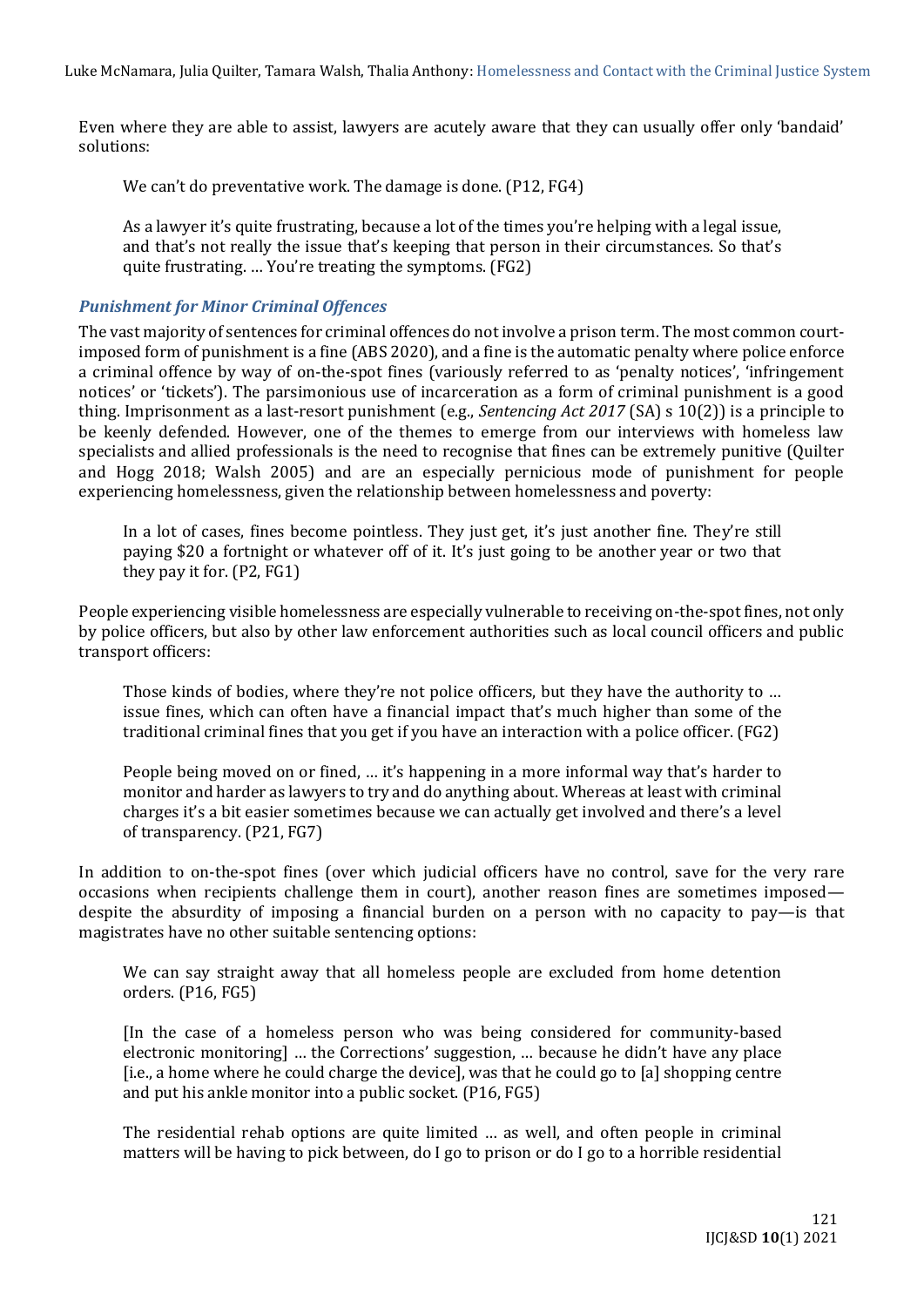rehab place that didn't work last time? And they don't really want to go, but they don't want to go to prison either. (P8, FG3)

If there is anything like a 'silver lining' on the cloud of fines being imposed on people experiencing extreme poverty and homelessness, it is that a number of Australian jurisdictions have developed sophisticated administrative arrangements for enforcing *and ameliorating* fine debt. One of our interviewees told us, with a degree of irony, 'we love it when our clients get fines!' What they meant was that one of the forms of legal support that can be offered to people struggling with homelessness is assistance with navigating processes for fine debt amelioration. The NSW system, overseen by Revenue NSW, was the subject of favourable assessments by our interviewees (as it has been in previous evaluations: e.g., INCA Consulting 2015):

Revenue NSW … has been on a 13-year cultural change journey, which … has involved it doing some really amazing work in partnership with the community and with organisations like Legal Aid and Justice [NSW], recognising that the impact of fines on people experiencing disadvantage is disproportionate. (P28, FG9)

A centrepiece of the NSW system is a mechanism—Work and Development Orders (WDOs)—that allows people with fine debt to 'pay' it off in a variety of ways, including by completing unpaid work, taking a course or receiving treatment (Department of Communities and Justice 2019):

WDOs. … I mean they are amazing. They're such a good way to engage with different services … [Some people have] fines for \$10,000. They see that as they're never going to pay that off but the [WDOs] are life-changing. (P35, FG12)

If you stick in mental health treatment for a full year and go to all of your appointments, you can get 12 grand written off, which is just phenomenal. … People use it, and it's life-changing. It's life-changing, not only because it means that their debt is dealt with, but because it means that they have an incentive to do these really positive things, some of which are things that they'd be doing anyway. (P28, FG9)

However, WDOs are by no means a panacea for the damaging effects of coming into contact with the criminal justice system. They become useful only *after* a person experiencing homelessness has been punished (often for poverty-related 'crimes'), and they do not 'work' for everyone:

For some of our … [clients], particularly the more complex ones, or really anyone who's rough sleeping, a WDO can be quite difficult to stick with and they have pretty low rates of completion. (P28, FG9)

The difficulty with WDOs is they are often not suitable for clients with young children. So it's not a legitimate option for them, and we're back at square one of how we're going to pay this debt. (FG2)

The harms that can be done by criminal punishment in the form of imprisonment and the reasons why there should be less reliance on incarceration as a crime 'solution' are well known (see Brown et al. 2016; Cunneen et al. 2013). For people experiencing homelessness or housing insecurity, imprisonment can be especially harmful. Our interviewees told us that it places them at increased risk of entering (or reentering) homelessness:

Jail really creates a massive source of homelessness. (P31, FG10)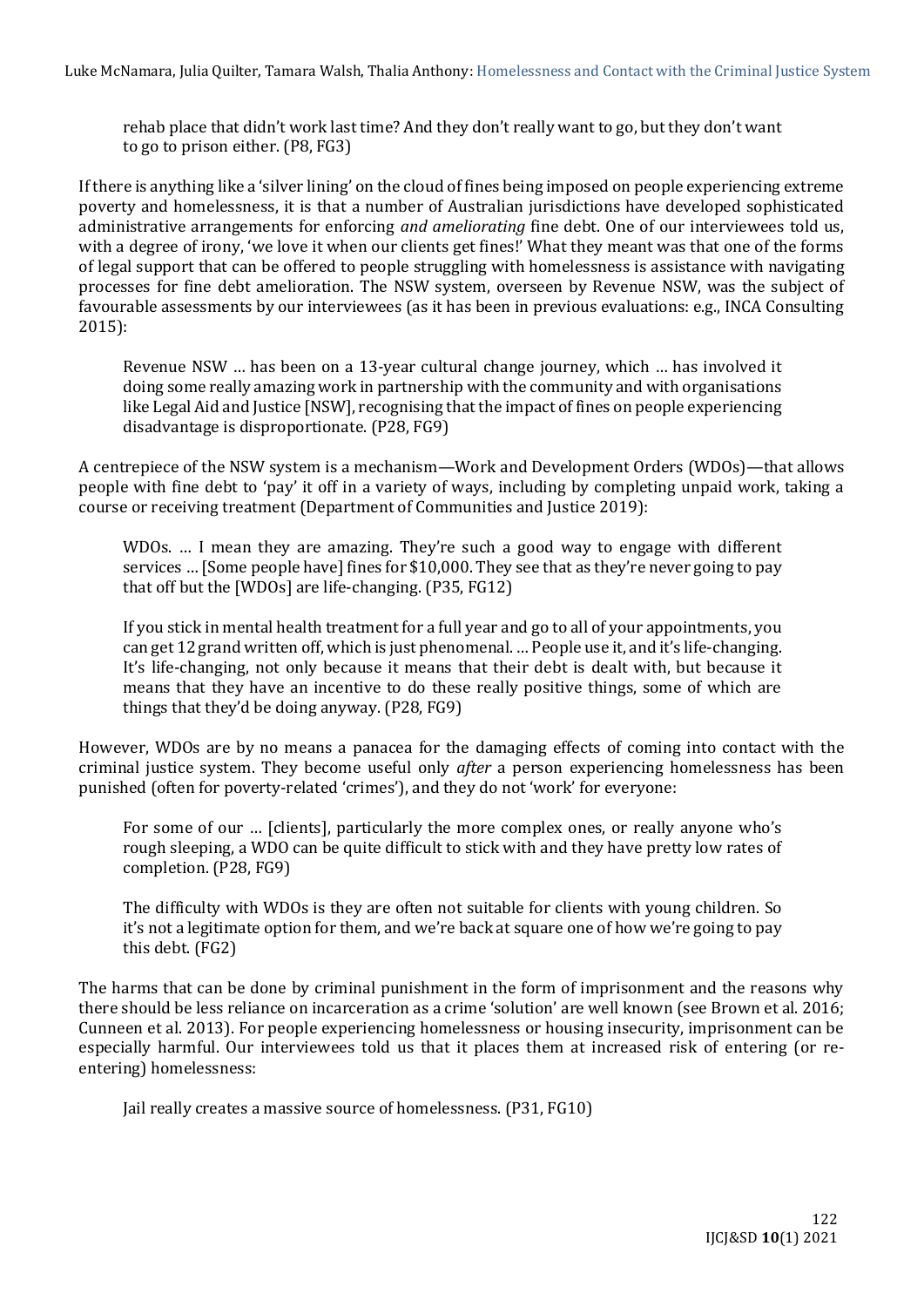[Post-release] … people will be put in temporary accommodation who have drug and alcohol problems, and they're put in rooms above pubs or rooms across the road from pubs and stuff like that. It's just a recipe for disaster for these people. (P36, FG12)

One of the ongoing problems with getting into housing is having to demonstrate your ability to sustain a tenancy. And I think people who've had interaction[s] with the criminal justice system often have difficulty proving their ability to sustain tenancy and they're, therefore, blocked from housing options. (P7, FG3)

#### **Improvement and Reform**

Although participants painted a mostly bleak picture of the multiple ways in which contact with the criminal justice system exacerbates disadvantage for people experiencing homelessness, they also conveyed a strong message that improvement was possible. This optimism and calls for reform were expressed both in general terms (i.e., tackling the root causes of homelessness), and in the form of specific recommendations for reform of the manner in which the criminal justice system operates in relation to people experiencing homelessness. While recognising the absolutely critical need for housing reform, and the relationship of increased funding for social housing to the broader justice reinvestment paradigm (Brown et al. 2016), the final part of the article will focus on criminal justice system reform. Three main themes emerged from the interviews:

- 1. Policing should move from what is, currently, primarily a harmful *enforcement* model to a new constructive *service* model.
- 2. A specialist therapeutic jurisprudence (or 'solution-focused') court model should be adopted so that persons whose offending is related to homelessness are supported rather than punished.
- 3. There should be a major reduction in the imposition of fines (both court fines and on-the-spot fines) on defendants experiencing homelessness and poverty, and nationwide adoption of the WDO fine amelioration mechanism.

#### *A New Model of Policing*

Interviewees recommended statutory reforms to repeal public order offences (like public intoxication and begging) and to curtail police powers. They also called for greater transparency in terms of the Standard Operating Procedures (SOPs) and other guidelines that are intended as touchstones for how police officers use the very significant discretion which is a defining feature of public order offences and police powers (Brown et al. 2020: 433, 535):

How can we create more transparency in that more informal [policing] process? Because I think once people are in the [criminal justice] system it's hideous, but as lawyers there's more transparency and we know what to do and there's ways we can work around it. I think what worries me is that point before people are in the system. (P21, FG7)

However, the strongest change-oriented theme to emerge from our interviews with homeless law specialists and allied professionals was that even more critical than 'black letter' law reform and public availability of SOPs, is the need for a fundamental change to policy, organisational culture and on-the-ground practices when it comes to the policing of people experiencing homelessness:

[Police forces should adopt a] service-based response rather than [an] enforcement-based response. (P21, FG7)

In a perfect world, the police who are out there every day should be the first point of contact for rough sleepers. And in the same way that the council outreach people spend time building relationships, it's non-punitive; it's about getting to know who's there, generally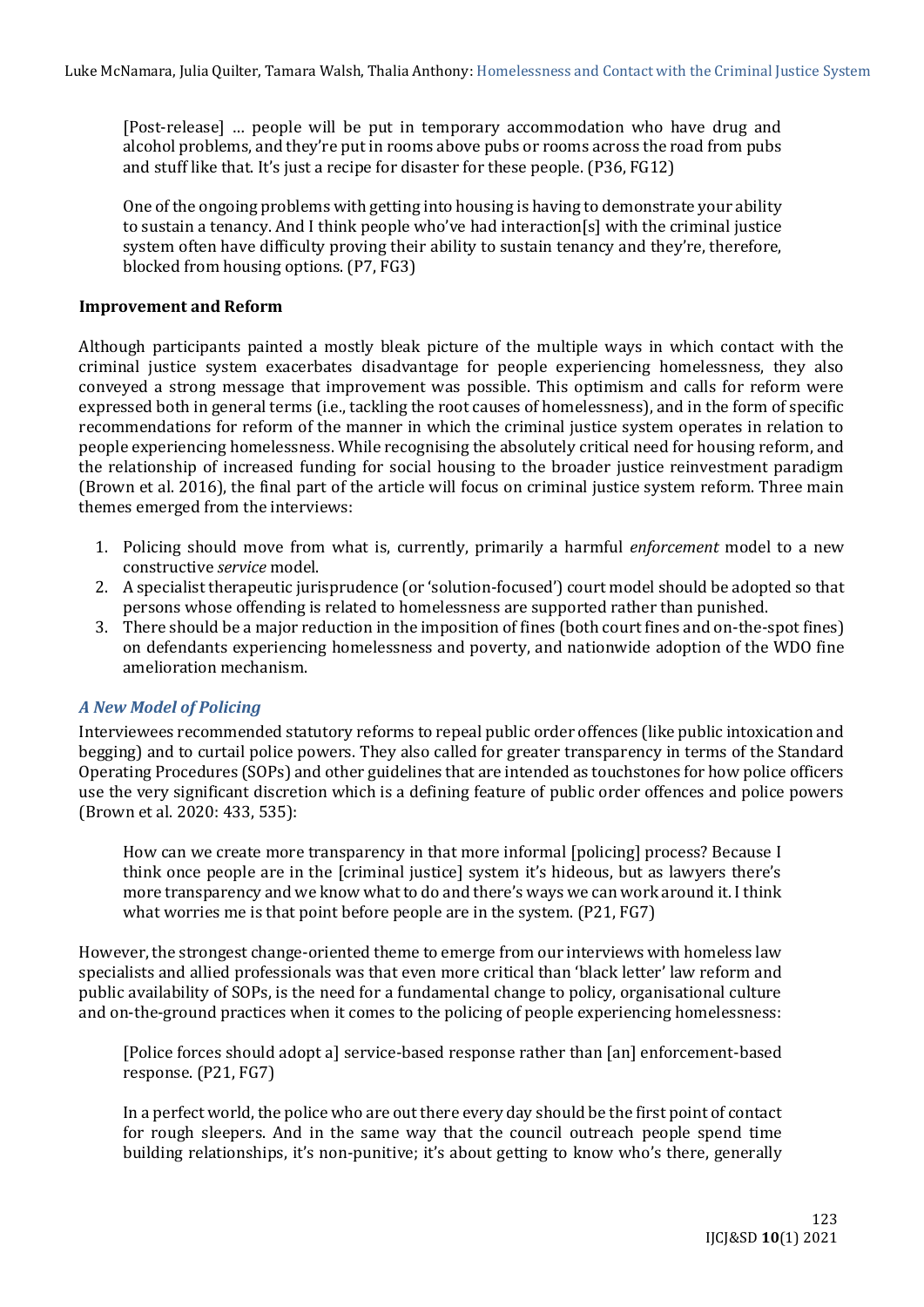pointing them in the direction of the right support services or things that might be able to help. I think that that's what public space policing should be about. (P28, FG9)

I think something that might be very helpful for [police forces] … is to have … something like a social worker who then can do a needs assessment on, 'all right, this person is homeless and they have a mental health issue'. So, perhaps instead of fining them, what we need to do is get a mental health assessment and see if something like that is relevant. And then they can make a better determination on the client and potentially get them into services that can assist them in getting back into housing, if that's what they need or want, to get them the perfect medical attention that might be needed appropriate for responses things like that. Something like that would be an amazing start. (P1, FG1)

The transformation advocated by a number of interviewees might appear such a radical departure from 'conventional' approaches to policing in Australia as to be a pipedream.<sup>22</sup> However, they were also able to identify current initiatives and policing practices that already embody the shift from sanction to support that is necessary to unwind the systematic over-criminalisation of people experiencing homelessness, which show that change is possible. For example, the Adelaide Zero Project is a promising initiative that aims to *end* street homelessness in the Adelaide inner city (Don Dunstan Foundation 2018): 23

[The] Zero Project … [is run] in conjunction with [the] Department of Community Services SA, and a number of the local emergency response services and also the [city] council. … To start off with, what they're doing is going around and talking to every rough sleeper, getting their names, getting what they need, … developing plans for each person. So, they'll go out at night-time and talk with everybody. They'll develop a by-name list, so they know everybody's name. (P1, FG1)

The strategy involves engaging with street sleepers, assessing their health and housing needs, and harnessing a coalition of key stakeholders to address those needs (Tually et al. 2018). Although not a South Australia Police initiative, the Adelaide Zero Project is defined by a fresh, non-punitive model of responding to visible homelessness.

Another existing model that attracted compliments during interviews is the SupportLink<sup>24</sup> service used by the AFP in the ACT. SupportLink is a 'referral management service' that police officers use to connect individuals in need with support services in the community (AFP 2019: 72). We noted earlier that the ACT was the only Australian jurisdiction in which interviewees applauded the police force for having a positive and sensitive approach to dealing with people experiencing homelessness. Police officers' use of SupportLink<sup>25</sup> to assist people dealing with homelessness—rather than a punitive enforcement approach—appears to be an important contributor to this positive assessment:

The police will … either directly refer [to] some services or contact SupportLink, and then they will identify the right services for [the person]. … We find police have been pretty good at identifying when other supports are needed and actually facilitating that. (P9, FG3)

# *Therapeutic Jurisprudence for Homeless Offenders*

A strong recommendation to emerge from interviews is that governments should establish a specialist therapeutic jurisprudence (or 'solution-focused') court (or 'list') so that persons whose offending is related to homelessness are supported in a more holistic and constructive way. Such courts exist in a number of Australian jurisdictions, primarily to address drug-related offending, mental health related-offending and offending by Aboriginal and Torres Strait Islander persons (Schaefer and Beriman 2019). Interviewees asserted that homelessness-related offending warrants a similar approach:

If someone is committing an offence because they are homeless, … I tend to think of it the same as drugs or addiction. If someone is committing an offence because of an addiction,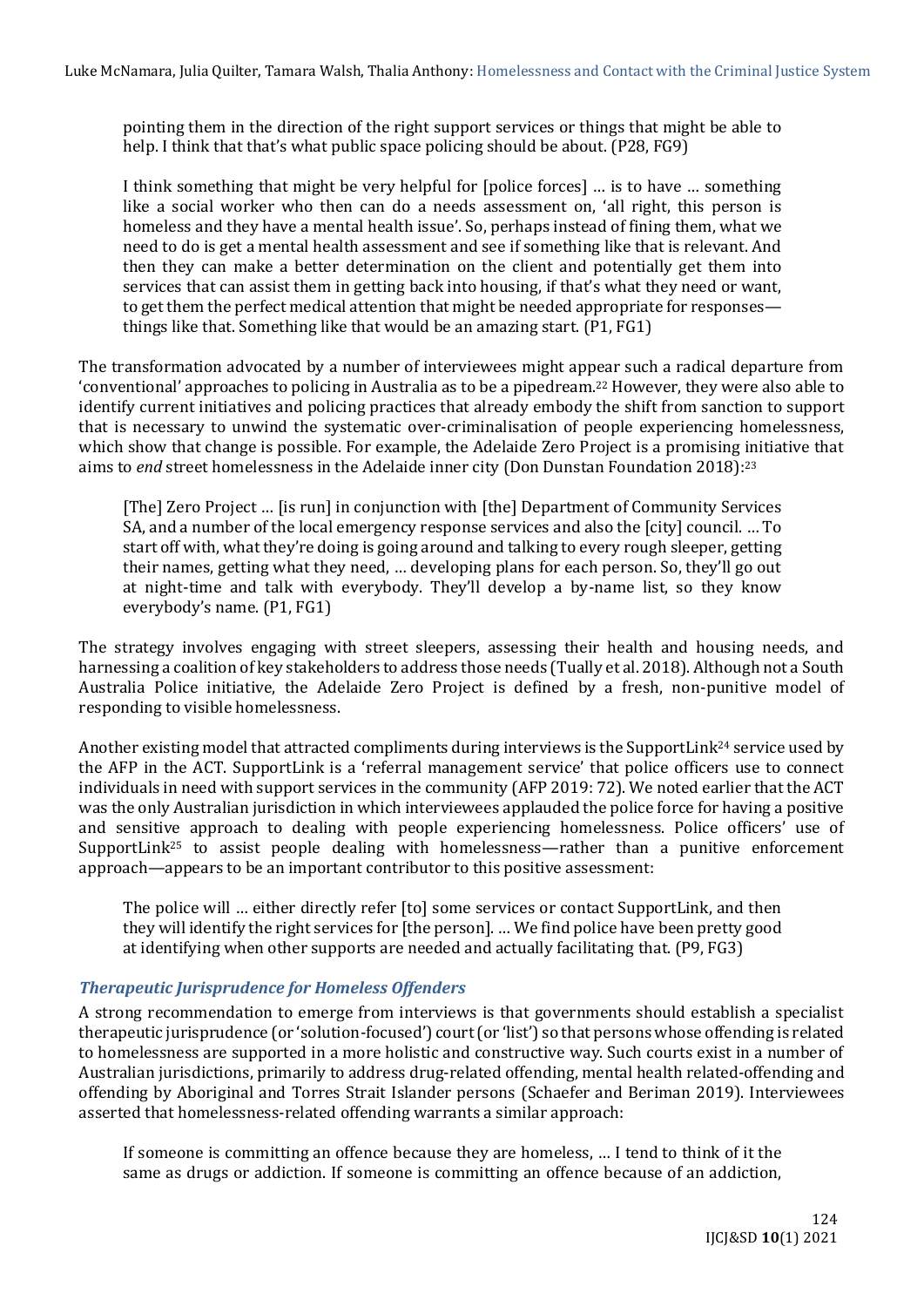isn't it better to try and work with them and deal with the addiction? But if someone is regularly ending up in court as a result of being homeless, then surely we should be working with that person to try and end their homelessness? And if that's going to be the solution then that's better than jail or any other penalty. (P2, FG1)

The concept of a specialist homelessness court is not a new one in Australia (Midgley 2005). In its original form, the Brisbane Special Circumstances Court that operated between 2006 and 2012 was focused on defendants experiencing homelessness (Walsh 2011b). This history is highlighted to make the point that a specialist homelessness court or list, of the sort advocated by specialist homeless lawyers and allied professionals, is eminently feasible if governments have the political will to pursue reform.<sup>26</sup>

## *Fewer Fines, More WDOs*

The absurdity of imposing financial penalties on people experiencing extreme disadvantage is abundantly clear to HPLS lawyers and allied professionals. Unsurprisingly, the use of criminal penalties in this form (whether on the spot or court issued) was identified as in need of urgent reform. In addition to calling for a halt to their imposition in the first place, it was suggested that law enforcers and courts should conceive of a homeless person's accumulated fine history differently:

What I will say is if you are seeing someone go through a court system, having multiple fines for issues that are clearly connected to poverty, rather than being an opportunity for punishment, it's a red flag for vulnerability. It's a red flag for appropriate and considered intervention. … The appropriate response is to try and address the underlying causes of vulnerability, or the underlying concerns, rather than just throwing another fine on that list. (FG2)

Belatedly, a body of international literature has begun to emerge that seeks to render more visible the intensity and destructiveness of fines and other 'legal financial obligations' (e.g., Harris 2016; Faraldo Cabana 2017; Martin et al. 2018; Quilter and Hogg 2018). Our findings reinforce the urgent need to translate these insights and analyses into policy action.

Until such time as governments, police forces and courts take action to radically reduce the volume of fines imposed, interviewees recommended that best practice fine amelioration systems—like the WDO system that originated in NSW—be adopted nationally:

We have a really good fine [amelioration] system ... and I think that that is a model that should be replicated Australia wide. (P28, FG9)

WDOs … haven't been taken up Australia wide yet, but I think there are other states starting to. I mean they are amazing. … [WDOs] are life-changing. (P35, FG12)

It is an ironic reality that the sorts of programs offered through WDOs (such as counselling and training) can provide people experiencing homelessness with valuable support of the sort that conventional policing and court processes are not currently set up to offer. It should not be necessary for a person to accumulate a crushing level of fine debt before they are offered support and services of the type that have the best potential for preventing them from further contact with the criminal justice system.

#### **Conclusion**

The insights of specialist homeless legal service providers and community legal services summarised in this article present a troubling picture of how relatively little has changed when it comes to the policing and punishment of people experiencing homelessness—particularly 'street' homelessness—despite the steady pattern of formal decriminalisation of 'vagrancy' since the 1970s. The findings suggest that antiquated laws may have been repealed, but they have been replaced with suites of new offences and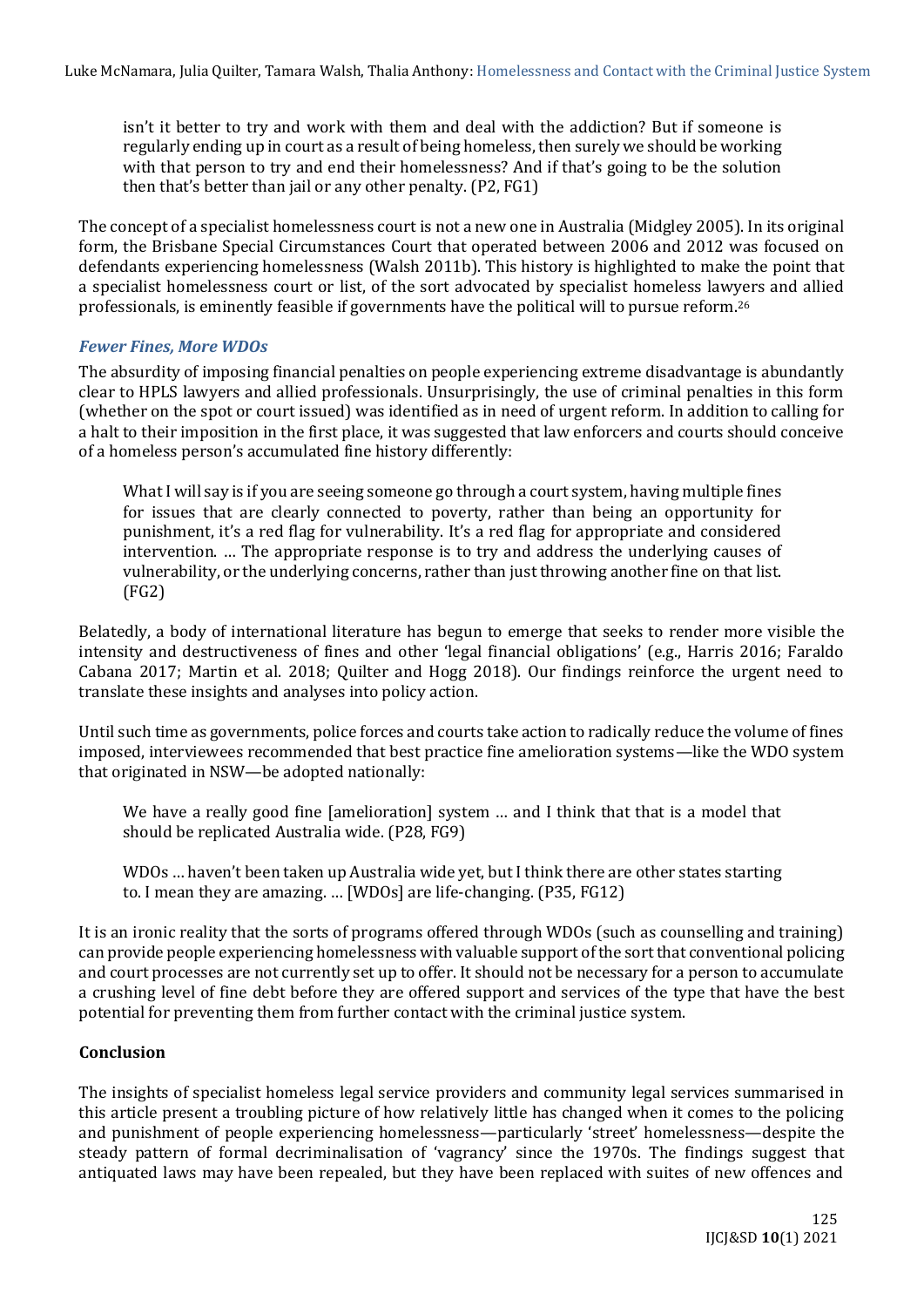expanded police powers. Evidence that people experiencing visible homelessness continue to be subjected to intense surveillance, coercion and the imposition of criminal penalties suggest the need for another chapter of 'vagrancy' decriminalisation.

A valuable insight is that the homelessness–criminalisation link is a two-way relationship: people experiencing homelessness are at additional risk of coming into contact with the criminal justice system *and* justice system contact carries risks of creating or exacerbating homelessness. Despite an overwhelmingly bleak characterisation of the status quo, this study also revealed that experienced legal professionals believe that the seeds of a transformed criminal justice response to homelessness exist—in the form of jurisdiction-specific models (of the present and/or recent past) of service-focused policing and problem-solving courts that should be adopted uniformly across Australia.

*Correspondence:* Luke McNamara, Professor and Co‐Director, Centre for Crime, Law and Justice, Faculty of Law, UNSW, Sydney NSW 2052, Australia. Email: [luke.mcnamara@unsw.edu.au](mailto:luke.mcnamara@unsw.edu.au)

<sup>1</sup> The research on which this article reports was supported by the Australian Research Council Linkage Scheme (LP160101543), in partnership with 10 community legal centres across Australia (see endnote 6). We also acknowledge the contribution of other organisations whose staff participated in focus groups and interviews, and the excellent research assistance of Dr Zahra Stardust.

<sup>2</sup> <https://www.wefh.org.au/wollongong-homeless-hub/>

<sup>3</sup> <https://www.homelessnessaustralia.org.au/>

<sup>4</sup> <https://piac.asn.au/projects/homelessness/>

<sup>5</sup> <https://justiceconnect.org.au/our-services/homeless-law/>

<sup>6</sup> Adelaide: Welfare Rights Centre (SA), Housing Legal Clinic; Brisbane: LawRight, Community and Health Justice Partnerships program (which includes the formerly named Homeless Persons' Legal Clinic); Canberra: Canberra Community Law, Street Law; Darwin: Darwin Community Legal Service; Hobart: Hobart Community Legal Service; Melbourne: Justice Connect Homeless Law; Perth: Street Law Centre WA; Sydney: Public Interest Advocacy Centre, Homeless Persons' Legal Service; Townsville: Townsville Community Legal Service; Wollongong: Illawarra Legal Centre.

<sup>7</sup> We acknowledge the applied research that has previously been undertaken by a number of community legal centres as part of their campaign, advocacy and reform work (e.g., see PILCH Homeless Persons' Legal Clinic [now Justice Connect Homeless Law] 2010; Justice Connect Homeless Law 2016; Schetzer [Senior Policy Officer, Homelessness, Public Interest Advocacy Centre] 2017).

<sup>8</sup> Ethics approval was obtained from the University of Queensland (Approval No. 2017002110).

<sup>9</sup> In one of the 10 locations, three sessions were conducted on three different days, with one, two and four participants, respectively.

<sup>10</sup> These risks are reduced in one-on-one interviews. Only one of our 37 subjects participated in this mode.

<sup>&</sup>lt;sup>11</sup> To ensure anonymity and compliance with the terms of ethics approval, the source for quotes from focus groups/interviews is provided in the form of an alpha-numeric code ('P' refers to Participant; 'FG' refers to Focus Group; 'I' refers to Interview). <sup>12</sup> We use the term 'visible homelessness' to refer broadly to uses of public spaces by persons experiencing *primary*

homelessness (Chamberlain and MacKenzie 2008), including rough sleepers, 'long grassers', people begging, etc.

<sup>13</sup> One of the early 'homegrown' criminal laws was the *Vagrancy Act 1835* (NSW). Goluboff (2016) provides a fascinating history of vagrancy laws in the United States.

<sup>14</sup> For example, the *Vagrants, Gaming and Other Offences Act 1931* (Qld) was repealed in 2005; although, note that the *Summary Offences Act 2005* (Qld) was enacted in the same year.

<sup>15</sup> Being intoxicated in a public place remains a criminal offence in Queensland (*Summary Offences Act 2005* (Qld) s 10). In August 2019 the Victorian Government announced that public intoxication (*Summary Offences Act 1966* (Vic) s 13) would be decriminalised but, at the time of writing, this has not yet occurred.

<sup>16</sup> All Australian jurisdictions retain a vaguely worded offence to capture 'undesirable' public behaviour, variously styled 'disorderly behaviour', 'offensive behaviour' or 'public nuisance'. For example, see *Summary Offences Act 2005* (Qld) s 6; see generally Trollip et al. (2019).

 $17$  We interviewed police officers as part of the larger project. Some acknowledged the inherent paradox of 'moving on' homeless people whose 'home' is the street. One officer said, 'it's hard. Where do you move them on to? … We just say, "you can't sleep here, is there somewhere else that you can go? Or think of somewhere else, somewhere that's a bit more discrete." … I think there's become a little bit of acceptance now that this is an issue and they don't have anywhere else, so we'll just have to work within that'

 $18$  Persons and entities to whom relevant anti-discrimination laws apply must not, in the provision of goods and services, discriminate on the basis of a protected ground (such as race, disability, age, etc.). For example, see *Racial Discrimination Act 1975* (Cth) pt II; *Anti-Discrimination Act 1998* (Tas) pt 4; see generally Rees et al. (2018).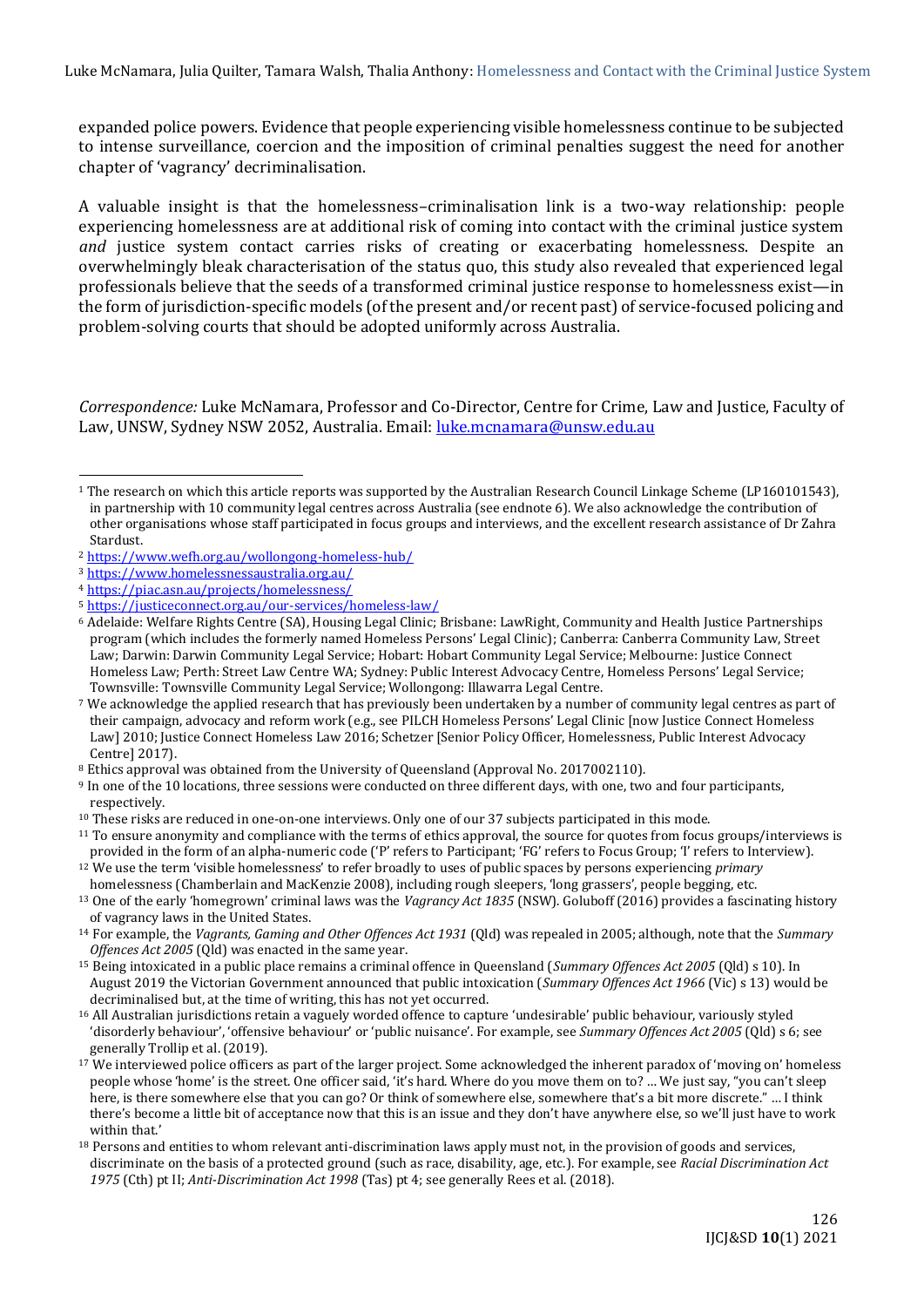- <sup>19</sup> Magistrates' perspectives on this challenge (and other challenges) are discussed in Quilter et al. (2020).
- <sup>20</sup> Offence seriousness is one of the factors identified in bail legislation. For example, see *Bail Act 1982* (WA) sch 1, pt C, cl 3.
- <sup>21</sup> As noted, given the nature of the methodology for this project, homeless law specialists' perspectives on the experience of people experiencing homelessness who have not had access to legal services is beyond the scope of this article.
- <sup>22</sup> Much depends on how 'therapeutic policing' is undertaken. Stuart (2016) concluded that the version he documented in Los Angeles' Skid Row 'can cause more problems that it cures' (2016: 20).
- <sup>23</sup> <https://dunstan.org.au/adelaide-zero-project/>
- <sup>24</sup> [https://www.supportlink.com.au](https://www.supportlink.com.au/)
- <sup>25</sup> SupportLink has also previously operated in Queensland and operates in the Northern Territory; although, this was not mentioned by interviewees in these jurisdictions. A variety of other police referral systems operate in Australian states and territories.
- <sup>26</sup> A specialist court has operated in Aotearoa/New Zealand since 2010: Te Kooti o Timatanga Hou (The Court of New Beginnings). Se[e https://www.districtcourts.govt.nz/criminal-court/criminal-jurisdiction/specialist-criminal-courts/new](https://www.districtcourts.govt.nz/criminal-court/criminal-jurisdiction/specialist-criminal-courts/new-beginnings-court/)[beginnings-court/](https://www.districtcourts.govt.nz/criminal-court/criminal-jurisdiction/specialist-criminal-courts/new-beginnings-court/)

#### **References**

Adams L (2014) *In the Public Eye: Addressing the Negative Impact of Laws Regulating Public Space on People Experiencing Homelessness*. Canberra: Winston Churchill Memorial Trust of Australia.

- Australian Bureau of Statistics (2012) *Information Paper—A Statistical Definition of Homelessness*. Cat. No. 4922.0. Canberra: ABS.
- Australian Bureau of Statistics (2018) *Census of Population and Housing: Estimating Homelessness, 2016*. Cat. No. 2049.0. Canberra: ABS.

Australian Bureau of Statistics (2020) *Criminal Courts, Australia 2018–19*. Cat. No. 4513.0. Canberra: ABS. Australian Federal Police (2019) *ACT Policing: Annual Report 2018–19*. Canberra: AFP.

Australian Institute of Health and Welfare (2019) *Specialist Homelessness Services Annual Report 2018–19*. Cat. No. HOU 318. Canberra: AIHW.

- Beckett K and Herbert S (2010) *Banished: The New Social Control in Urban America*. New York: Oxford University Press.
- Brown D, Cunneen C, Schwartz M, Stubbs J and Young C (2016) *Justice Reinvestment: Winding Back Imprisonment*. London: Palgrave Macmillan.
- Brown D, Farrier D, McNamara L, Steel A, Grewcock M, Quilter J, Schwartz M, Anthony T and Loughnan A (2020) *Criminal Laws: Materials and Commentary on Criminal Law and Process of New South Wales*. 7th ed. Sydney: Federation Press.
- Chamberlain C and MacKenzie D (2008) *Counting the Homeless, 2006*. Cat. No. 2050.0. Canberra: Australian Bureau of Statistics.
- Cunneen C, Baldry E, Brown D, Brown M, Schwartz M and Steel A (2013) *Penal Culture and Hyperincareration: The Revival of the Prison*. Aldershot: Ashgate.
- Don Dunstan Foundation (2018) *Adelaide Zero Project: Implementation Plan 2018–2020*. Adelaide: DDF.
- Faraldo Cabana P (2017) *Money and the Governance of Punishment: A Genealogy of the Penal Fine*. Abingdon: Routledge
- Farmer C, Clifford R and Miller P (2020) Australia's discretionary police-imposed banning powers: Oversight, scrutiny and accountability. *Police Practice and Research*[. https://doi.org/10.1080/15614263.2020.1712205](https://doi.org/10.1080/15614263.2020.1712205)
- Goluboff R (2016) *Vagrant Nation: Police Power, Constitutional Change, and the Making of the 1960s*. New York: Oxford University Press.
- Harris A (2016) *A Pound of Flesh: Monetary Sanctions as Punishment for the Poor*. New York: Russell Sage Foundation.
- Herault N and Johnson G (2016) Homelessness in Australia: Service reform and research in the 21st century. *European Journal of Homelessness* 10(3): 127*–*144.
- Herring C, Yarbrough D and Alatorre LM (2020) Pervasive penality: How the criminalization of poverty perpetuates homelessness. *Social Problems* 67(1): 131*–*149[. https://doi.org/10.1093/socpro/spz004](https://doi.org/10.1093/socpro/spz004)

Hughes P (2017) The crime of begging: Punishing poverty in Australia. *Parity* 30(5): 32*–*33.

INCA Consulting (2015) *Evaluation of the Work and Development Order Scheme: Qualitative Component*. Final report prepared for the NSW Department of Justice.

https://www.legalaid.nsw.gov.au/\_data/assets/pdf\_file/0018/25218/WDO-Final-Evaluation-Report-May-[2015.pdf](https://www.legalaid.nsw.gov.au/__data/assets/pdf_file/0018/25218/WDO-Final-Evaluation-Report-May-2015.pdf)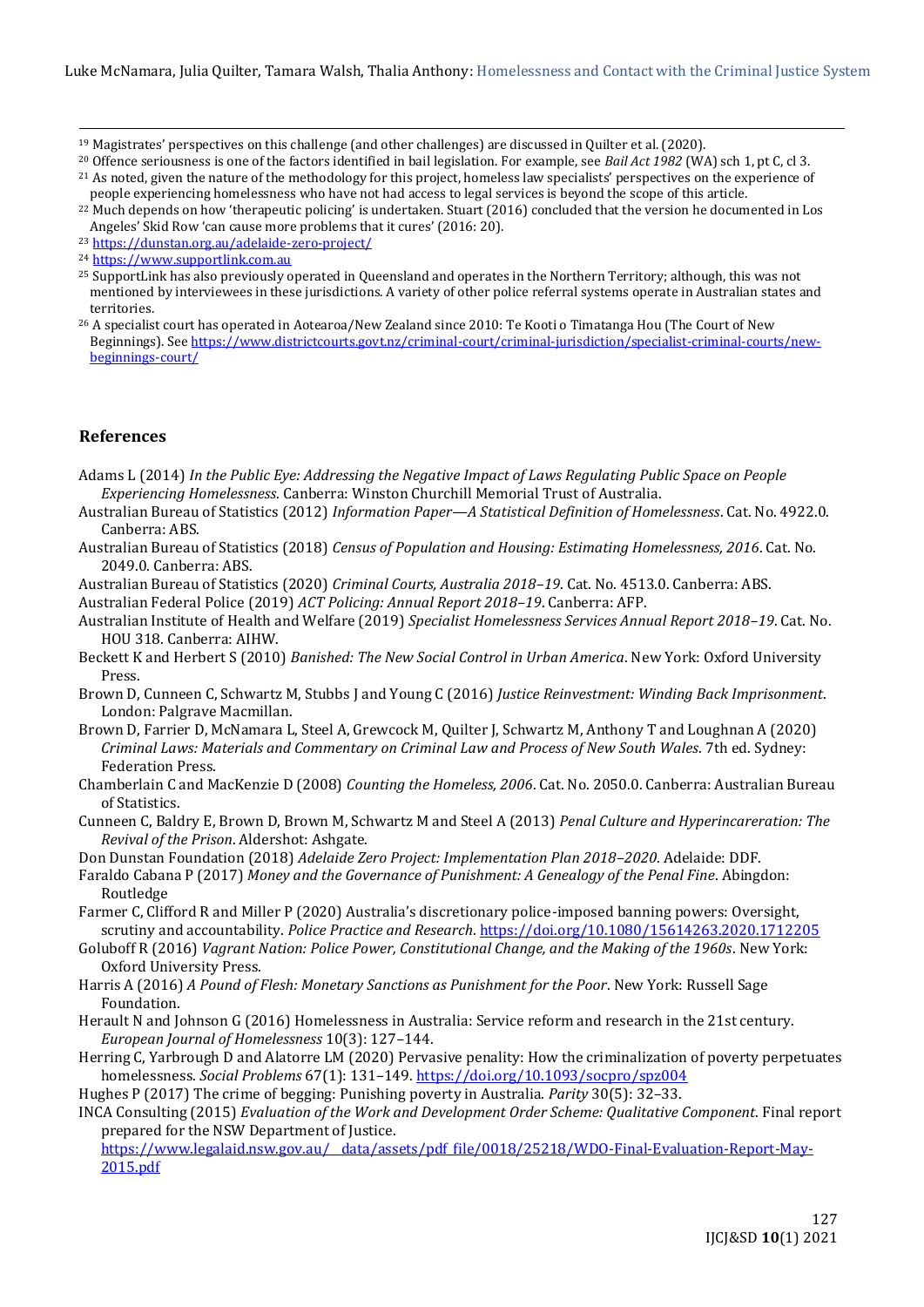- Justice Connect Homeless Law (2016) *Fair's Fare: Improving Access to Public Transport for Victorians Experiencing Homelessness*. Melbourne: Justice Connect.
- Lacey N and Zedner L (2017) Criminalization: Historical, legal and criminological perspectives. In Liebling A, Maruna S and McAra L (eds) *Oxford Handbook of Criminology*: 57–76. 6th ed. Oxford: Oxford University Press. Liamputtong P (2019) *Qualitative Research Methods*. 5th ed. Melbourne: Oxford University Press.
- Martin KD, Sykes BL, Shannon S, Edwards F and Harris A (2018) Monetary sanctions: Legal financial obligations in US systems of justice. *Annual Review of Criminology* 1: 471*–*495[. https://doi.org/10.1146/annurev-criminol-](https://doi.org/10.1146/annurev-criminol-032317-091915)[032317-091915](https://doi.org/10.1146/annurev-criminol-032317-091915)
- McNamara L (2015) Criminalisation research in Australia: Building a foundation for normative theorising and principled law reform. In Crofts T and Loughnan A (eds) *Criminalisation and Criminal Responsibility in Australia*: 33*–*51. Melbourne: Oxford University Press.
- McNamara L and Quilter J (2015) Public intoxication in NSW: The contours of criminalisation. *Sydney Law Review* 37(1): 1*–*35.
- McNamara L and Quilter J (2019) Criminalising protest through the expansion of police 'move-on' powers: A case study from Australia. *International Journal of Law, Crime and Justice* 58: 22*–*34. <https://doi.org/10.1016/j.ijlcj.2019.07.001>
- Midgley B (2005) Achieving just outcomes for homeless people through the court process. *Journal of Judicial Administration* 15(2): 82*–*106.
- NSW Department of Communities and Justice (2020) *Work & Development Order: Annual Report 2018–19*. Sydney: NSW Government.
- PILCH Homeless Persons' Legal Clinic (2010) *We Want Change! Calling for the Abolition of the Criminal Offence of Begging*. Melbourne: PILCH.
- Quilter J and Hogg R (2018) The hidden punitiveness of fines. *International Journal for Crime, Justice and Social Democracy* 7(3): 9*–*40[. https://doi.org/10.5204/ijcjsd.v7i3.512](https://doi.org/10.5204/ijcjsd.v7i3.512)
- Quilter J, McNamara L, Walsh T and Anthony T (2020) Homelessness and contact with the criminal justice system: Insights from magistrates in Australia. *Journal of Judicial Administration* 30(2). In Press.
- Rees N, Rice S and Allen D (2018) *Australian Anti-Discrimination and Equal Opportunity Law*. 3rd ed. Sydney: Federation Press.
- Schaefer L and Beriman M (2019) Problem-solving courts in Australia: A review of problems and solutions. *Victims & Offenders* 14(3): 344*–*359[. https://doi.org/10.1080/15564886.2019.1595245](https://doi.org/10.1080/15564886.2019.1595245)
- Schetzer L (2017) Facing the outside world: The voices of those who exit prison into homelessness. *Parity* 30(1): 39*–*40.
- Smithson J (2000) Using and analysing focus groups: Limitations and possibilities. *International Journal of Social Research Methodology* 3(2): 103*–*119[. https://doi.org/10.1080/136455700405172](https://doi.org/10.1080/136455700405172)
- Stuart F (2016) *Down, Out, and Under Arrest: Policing and Everyday Life in Skid Row*. Chicago: University of Chicago Press.
- Sylvestre M-E, Blomley N and Bellot C (2020) *Red Zones: Criminal Law and the Territorial Governance of Marginalised People*. Cambridge: Cambridge University Press.
- Trollip H, McNamara L and Gibbon H (2019) The factors associated with the policing of offensive language: A qualitative study of three Sydney local area commands. *Current Issues in Criminal Justice* 31(4): 493*–*512. <https://doi.org/10.1080/10345329.2019.1639591>
- Tually S, Skinner V, Faulkner D and Goodwin-Smith I (2018) *The Adelaide Zero Project: Ending Street Homelessness in the Inner City*. Adelaide: Don Dunstan Foundation.
- Victorian Ombudsman (2016) *Investigation into Public Transport Fare Evasion Enforcement*. Melbourne: Victorian Ombudsman.
- Walsh T (2005) Won't pay or can't pay? Exploring the use of fines as a sentencing alternative for public nuisance type offences in Queensland. *Current Issues in Criminal Justice* 17(2): 217*–*238. <https://doi.org/10.1080/10345329.2005.12036351>
- Walsh T (2011a) *Homelessness and the Law*. Sydney: Federation Press.
- Walsh T (2011b) Defendants' and criminal justice professionals' views on the Brisbane Special Circumstances Court. *Journal of Judicial Administration* 21(2): 93–108.
- Walsh T and Taylor M (2007) 'You're not welcome here': Police move-on powers and discrimination law. *University of New South Wales Law Journal* 30(1): 151*–*173.
- Young A and Petty J (2019) On visible homelessness and the micro-aesthetics of public space. *Australian & New Zealand Journal of Criminology* 52(4): 444–461[. https://doi.org/10.1177/0004865818823945](https://unsw-my.sharepoint.com/personal/z3469014_ad_unsw_edu_au/Documents/1%20RESEARCH/HOMELESSNESS%20&%20POVERTY/PAPERS%20AND%20PRESENTATIONS/10.1177%2525252F0004865818823945)